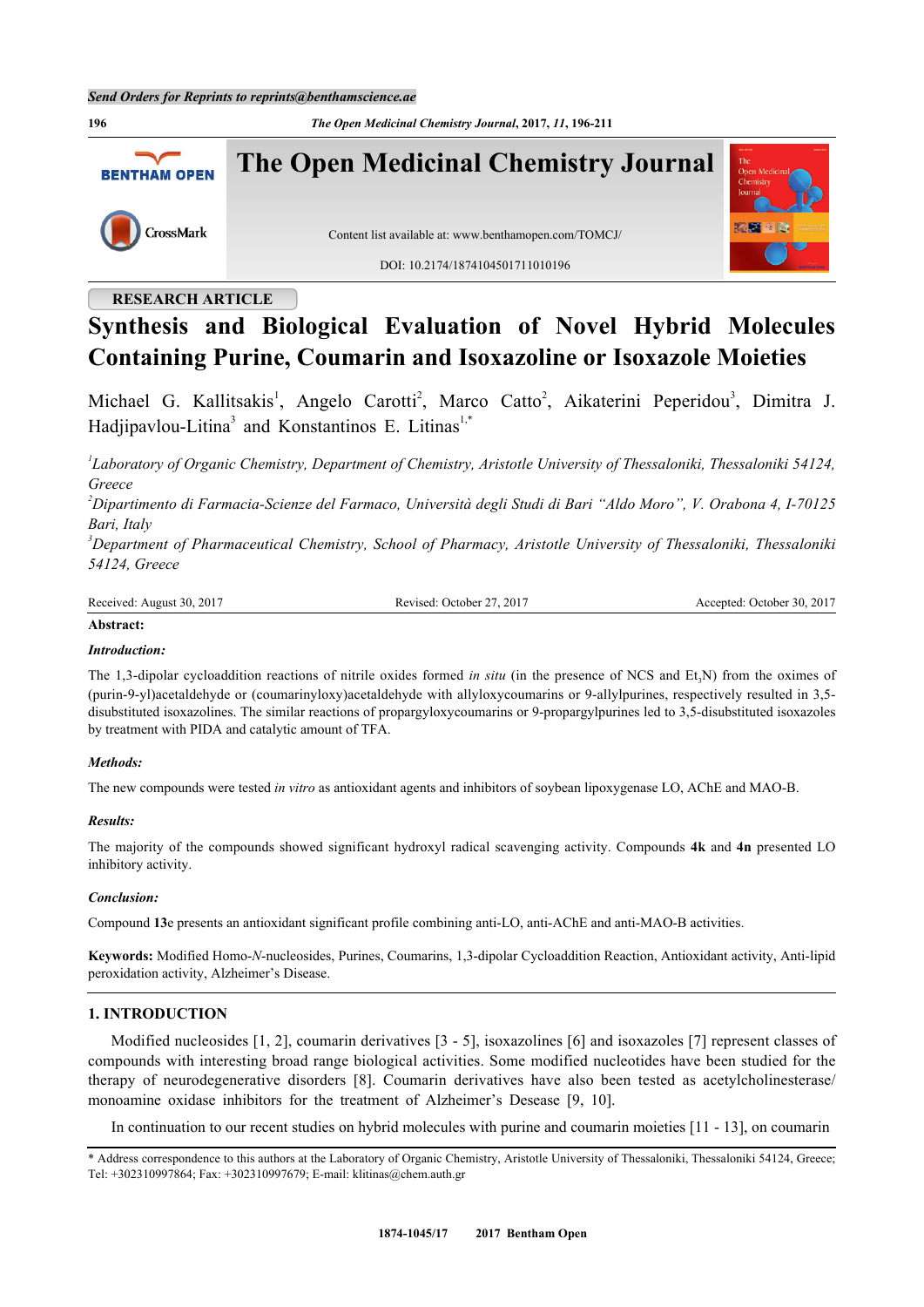derivatives [[3,](#page-13-2) [14,](#page-13-11) [15\]](#page-13-12) and on modified nucleosides [\[16](#page-14-0), [17](#page-14-1)], we present here the synthesis of new conjugated molecules as modified nucleosides, combining the coumarin and purine moieties through isoxazolines or isoxazoles as spacers. The new compounds were investigated for their antioxidant profile [free radical scavengers, lipid peroxidation and lipoxygenase (LO) inhibitors] as well as for their activity to ChEs and MAO enzymes searching for multipotent compounds.

## **2. MATERIALS AND METHODS**

#### **2.1. Chemistry**

Some characteristic syntheses and selected data are given below:

# *2.1.1. General procedure. 1,3-Dipolar cycloaddition reactions of (purin-9-yl)acetaldehyde oximes with alkenyloxycoumarins. Synthesis of 4-methyl-6-({3-[(6-piperidin-1-yl-9H-purin-9-yl)methyl]-4,5-dihydroisoxazol-5 yl}methoxy)-2H-chromen-2-one (4a)*

In the solution of oxime **2a** (41 mg, 0.16 mmol) in dry DMF (5 ml) NCS (32 mg, 0.22 mmol) was added under stirring in portions during 1 h. The resulted mixture was stirred for 30 min. The allyloxycoumarin **3a** (32 mg, 0.16 mmol) and Et<sub>3</sub>N (0.03 ml, 16 mg, 0.16 mmol) were then added and the mixture was stirred at r.t. for 24 h under N<sub>2</sub> atmosphere. The mixture was filtered, the solid was washed with DCM and the filtrate was evaporated. The residue was chromatographed in a column [hexane/ethyl acetate (2:1)] and gave after the elution of starting coumarin **3a** (5 mg, 16%) the isoxazoline **4a**, 51 mg, (68% yield). White crystals, m.p.180-182°C (ethyl acetate); IR (Nujol): 3020, 1715, 1620, 1570 cm<sup>-1</sup>; <sup>1</sup>H-NMR (CDCl<sub>3</sub>, 500 MHz) δ 1.63-1.80 (m, 6H), 2.40 (d, 3H, *J*=1.2 Hz), 2.98 (dd, 1H, *J<sub>1</sub>*=7.2 Hz, *J2*=17.1 Hz), 3.09 (dd, 1H, *J1*=11.2 Hz, *J2*=17.1 Hz), 4.05 (d, 2H, *J*=4.3 Hz), 4.17-4.29 (m, 4H), 4.93-5.05 (m, 1H), 5.15 (s, 2H), 6.29 (d, 1H, *J*=1.2 Hz), 6.99-7.05 (m, 2H), 7.23 (d, 1H, *J*=8.8 Hz), 7.80 (s, 1H), 8.32 (s, 1H); <sup>13</sup>C-NMR (CDCl<sub>3</sub>, 125 MHz) δ 18.6, 24.7, 26.1, 37.5, 39.8, 45.6, 69.7, 78.6, 109.3, 115.7, 118.1, 119.2, 119.6, 120.6, 137.6, 150.6, 151.7, 152.6, 153.9, 154.3, 154.8, 160.7, 161.2; MS (ESI):  $m/z$  475  $[M+H]^+$ , 497 ; $[M+Na]^+$ ; Anal. Calcd (%) for  $C_{25}H_{26}N_6O_4$ : C, 63.28; H, 5.52; N, 17.71. Found: C, 63.17; H, 5.47; N, 17.86.

# *2.1.2. General Procedure. 1,3-Dipolar Cycloaddition Reactions of (Purin-9-yl)Acetaldehyde Oximes with Coumarinyl Acrylates. Synthesis of 4-Methyl-2-oxo-2H-chromen-6-yl 3-[(6-piperidin-1-yl-9H-purin-9 yl)methyl]-4,5-Dihydroisoxazole-5-Carboxylate (4k)*

A solution of oxime **2a** (62 mg, 0.24 mmol) in methanol (2 ml) was added dropwise during 1.5 h at r.t. in a mixture of acrylate **3e** (60 mg, 0.26 mmol), PIDA (84 mg, 0.26 mmol) and TFA (4 μl, 5.7 mg, 0.05 mmol) in methanol (3 ml). The mixture was stirred for 4 h at r.t.. Then, the solvent was evaporated and the residue was separated by column chromatography [hexane/ethyl acetate (2:1)] to give the aldehyde **1a** (10 mg, 17%) followed by the isoxazoline **4k**, 83 mg (71% yield). White crystals, m.p.179-181°C (ethyl acetate); IR (KBr): 3027, 2912, 2834, 1719, 1702, 1621, 1589 cm<sup>-1</sup>; <sup>1</sup>H-NMR (CDCl<sub>3</sub>, 500 MHz) δ 1.69-1.77 (m, 6H), 2.41 (s, 3H), 3.38-3.47 (m, 2H), 4.22-4.34 (m, 4H), 5.25 (s, 2H), 5.29 (dd, 1H, *J1*=6.9 Hz, *J2*=10.7 Hz), 6.32 (s, 1H), 7.21-7.28 (m, 2H), 7.36 (d, 1H, *J*=8.7 Hz), 7.81 (s, 1H), 8.35 (s, 1H); <sup>13</sup>C-NMR (CDCl<sub>3</sub>, 125 MHz) δ 18.7, 24.5, 26.1, 39.4, 39.8, 46.6, 78.2, 116.0, 117.0, 118.2, 119.3, 120.7, 124.7, 137.8, 146.0, 149.1, 150.7, 151.3, 151.5, 153.3, 154.1, 160.1, 167.9; MS (ESI):  $m/z$  489 [M+H]<sup>+</sup>; Anal. Calcd (%) for  $C_{25}H_{24}N_6O_5$ : C, 61.47; H, 4.95; N, 17.20. Found: C, 61.58; H, 4.92; N, 17.12.

# *2.1.3. General procedure. 1,3-Dipolar cycloaddition reactions of (coumarinyl)acetaldehyde oximes with 9 allylpurines. Synthesis of 4-methyl-6-({5-[(6-piperidin-1-yl-9H-purin-9-yl)methyl]-4,5-dihydroisoxazol-3 yl}methoxy)-2H-chromen-2-one (11a)*

In the solution of oxime **9a** (37 mg, 0.16 mmol) in dry DMF (5 ml) NCS (32 mg, 0.22 mmol) was added under stirring in portions during 1 h. The resulted mixture was stirred for 30 min. The allylpurine **10a** (39 mg, 0.16 mmol) and Et<sub>3</sub>N (0.03 ml, 16 mg, 0.16 mmol) were then added and the mixture was stirred at r.t. for 24 h under N<sub>2</sub> atmosphere. The mixture was filtered, the solid was washed with DCM and the filtrate was evaporated. The residue was chromatographed in a column [hexane/ethyl acetate (2:1)] and gave after the elution of starting purine **10a** (5 mg, 13%) the isoxazoline **11a**, 53 mg, (70% yield). White crystals, m.p.148-150°C (ethyl acetate); IR (Nujol): 3080, 1720, 1630, 1565 cm<sup>-1</sup>; <sup>1</sup>H-NMR (CDCl<sub>3</sub>, 500 MHz) δ 1.69-1.79 (m, 6H), 2.40 (s, 3H), 3.07 (dd, 1H, *J<sub>I</sub>*=6.6 Hz, *J<sub>2</sub>*=17.9 Hz), 3.24 (dd, 1H, *J1*=10.9 Hz, *J2*=17.9 Hz), 4.23-4.33 (m, 4H), 4.39 (dd, 1H, *J1*=5.2 Hz, *J2*=14.0 Hz), 4.46 (dd, 1H, *J1*=5.4 Hz,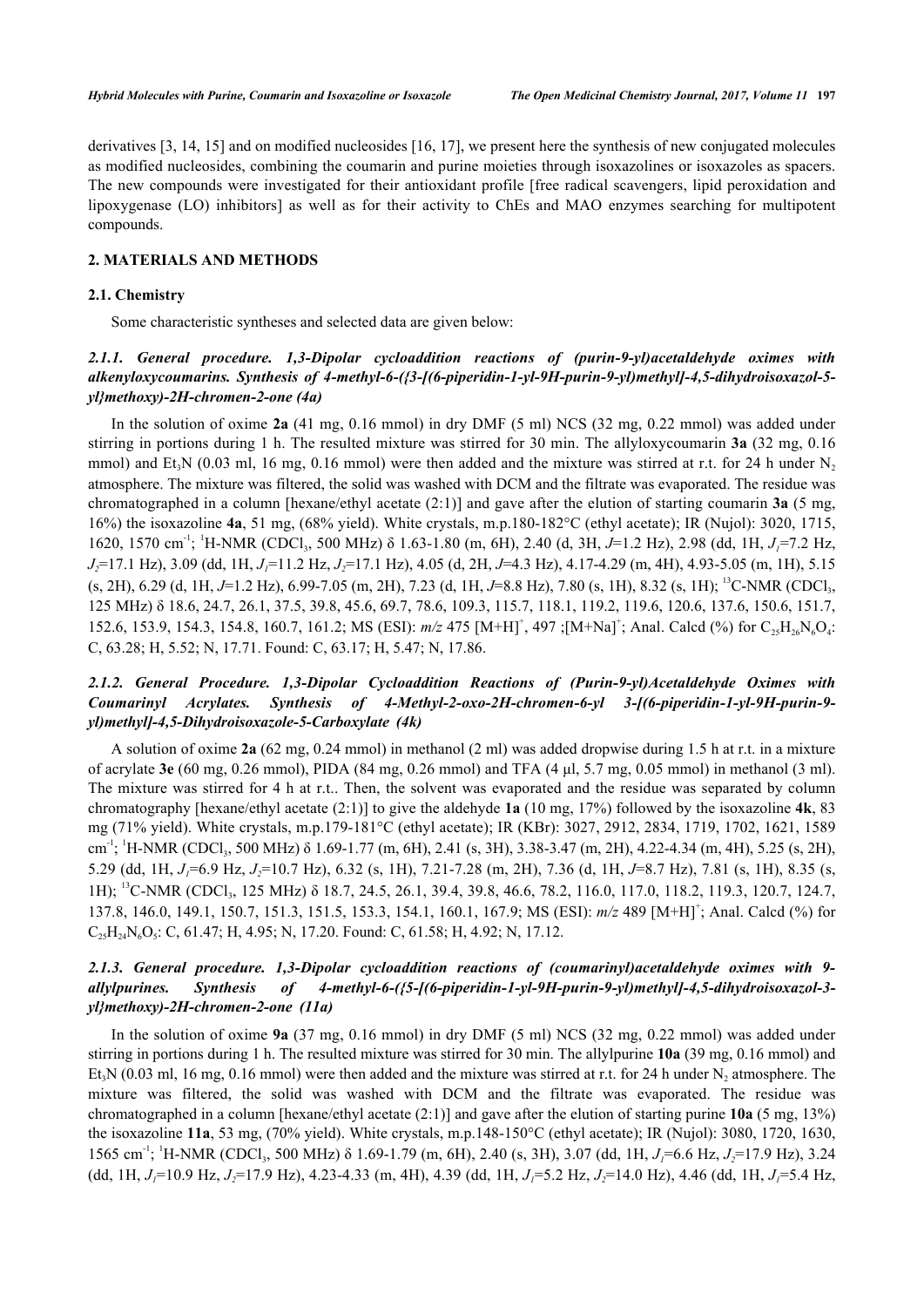*J2*=14.0 Hz), 4.76 (s, 2H), 5.03-5.14 (m, 1H), 6.31 (s, 1H), 6.97-7.03 (m, 2H), 7.25 (d, 1H, *J*=8.5 Hz), 7.88 (s, 1H), 8.37 (s, 1H); <sup>13</sup>C-NMR (CDCl<sub>3</sub>, 125 MHz) δ 18.7, 24.0, 26.3, 38.3, 45.6, 49.3, 63.2, 78.6, 109.4, 114.9, 116.0, 118.3, 119.0, 120.8, 124.4, 138.9, 145.6, 149.6, 151.8, 152.3, 154.0, 160.3, 162.1; MS (ESI):  $m/z$  475  $[M+H]$ <sup>+</sup>, 497  $[M+Na]$ <sup>+</sup>; Anal. Calcd (%) for  $C_{25}H_{26}N_6O_4$ : C, 63.28; H, 5.52; N, 17.71. Found: C, 63.35; H, 5.47; N, 17.59.

# *2.1.4. General procedure. 1,3-Dipolar cycloaddition reactions of (purin-9-yl)acetaldehyde oximes with propargyloxycoumarins. Synthesis of 4-methyl-6-({3-[(6-piperidin-1-yl-9H-purin-9-yl)methyl]isoxazol-5 yl}methoxy)-2H-chromen-2-one (13a)*

TFA (4 μl, 5.7 mg, 0.05 mmol) was added to the solution of propargyloxycoumarin **12a** (56 mg, 0.26 mmol) and PIDA (84 mg, 0.26 mmol) in methanol (3 ml). Then, in the resulted mixture, a solution of oxime **2a** (62 mg, 0.24 mmol) in methanol (2 ml) was transferred dropwise during 1.5 h and the mixture was stirred at r.t. for 4 h. The solvent was evaporated and the solid residue was separated by column chromatography [hexane/ethyl acetate (2:1)] followed by PTLC (ethyl acetate) to give the aldehyde **1a** (5 mg, 9%) and the isoxazole **13a** (73 mg, 64%). White crystals, m.p.151-152°C (DCM); IR (Nujol): 3030, 1710, 1620, 1570 cm<sup>-1</sup>; <sup>1</sup>H-NMR (CDCl<sub>3</sub>, 500 MHz) δ 1.68-1.82 (m, 6H), 2.40 (s, 3H), 4.21-4.38 (m, 4H), 5.16 (s, 2H), 5.48 (s, 2H), 6.32 (s, 1H), 6.44 (s, 1H), 7.06-7.17 (m, 2H), 7.29 (d, 1H, *J*=8.7 Hz), 7.83 (s, 1H), 8.40 (s, 1H); <sup>13</sup>C-NMR (CDCl<sub>3</sub>, 125 MHz) δ 18.6, 26.2, 29.7, 38.9, 47.2, 62.1, 103.4, 109.8, 116.0, 118.3, 119.3, 119.6, 120.8, 138.1, 148.9, 150.1, 151.5, 152.2, 154.0, 159.6, 160.5, 160.7, 168.8; MS (ESI): *m/z* 473  $[M+H]^+$ , 495  $[M+Na]^+$ ; Anal. Calcd (%) for  $C_{25}H_{24}N_6O_4$ : C, 63.55; H, 5.12; N, 17.79. Found: C, 63.62; H, 5.17; N, 17.63.

# *2.1.5. General procedure. 1,3-Dipolar cycloaddition reactions of [(2-oxo-2H-chromen-7-yl)oxy]acetaldehyde oxime (9d) with propargylpurines. Synthesis of 7-({5-[(6-piperidin-1-yl-9H-purin-9-yl)methyl]isoxazol-3-yl}methoxy)-2Hchromen-2-one (15a)*

TFA (4 μl, 5.7 mg, 0.05 mmol) was added to the solution of propargylpurine **14a** (63 mg, 0.26 mmol) and PIDA (84 mg, 0.26 mmol) in methanol (3 ml). Then, in the resulted mixture, a solution of oxime **9d** (53 mg, 0.24 mmol) in methanol (2 ml) was transferred dropwise during 1.5 h and the mixture was stirred at r.t. for 4 h. The solvent was evaporated and the solid residue was separated by column chromatography [hexane/ethyl acetate (2:1)] followed by PTLC (ethyl acetate) to give the aldehyde **8d** (5 mg, 11%) and the isoxazole **15a** (62 mg, 56%). White crystals, m.p. 140-142°C (DCM); IR (Nujol): 3040, 1725, 1595 cm<sup>-1</sup>; <sup>1</sup>H-NMR (CDCl<sub>3</sub>, 500 MHz) δ 1.65-1.77 (m, 6H), 4.18-4.35 (m, 4H), 5.16 (s, 2H), 5.52 (s, 2H), 6.25 (d, 1H, *J*=9.5 Hz), 6.41 (s, 1H), 6.80-6.93 (m, 2H), 7.36 (d, 1H, *J*=9.2 Hz), 7.60 (d, 1H, *J*=9.5 Hz), 7.85 (s, 1H), 8.37 (s, 1H); <sup>13</sup>C-NMR (CDCl<sub>3</sub>, 125 MHz) δ 24.7, 26.2, 38.7, 47.0, 62.0, 102.3, 103.1, 112.7, 113.5, 114.0, 119.6, 129.1, 137.8, 143.1, 149.7, 151.7, 153.4, 155.9, 160.4, 160.7, 161.0, 166.8; MS (ESI): *m/z* 459  $[M+H]^+$ , 497  $[M+K]^+$ ; Anal. Calcd (%) for  $C_{24}H_{22}N_6O_4$ : C, 62.87; H, 4.84; N, 18.33. Found: C, 62.93; H, 4.78; N, 18.17.

# *2.1.6. General procedure. 1,3-Dipolar cycloaddition reactions of [(2-oxo-2H-chromen-7-yl)oxy]acetaldehyde oxime (9d) with vinylpurines. Synthesis of 7-{[5-(6-piperidin-1-yl-9H-purin-9-yl)-4,5-dihydroisoxazol-3-yl]methoxy}-2Hchromen-2-one (18a)*

TFA (4 μl, 5.7 mg, 0.05 mmol) was added to the solution of vinylpurine **17a** (60 mg, 0.26 mmol) and PIDA (84 mg, 0.26 mmol) in methanol (3 ml). Then, in the resulted mixture, a solution of oxime **9d** (53 mg, 0.24 mmol) in methanol (2 ml) was transferred dropwise during 1.5 h and the mixture was stirred at r.t. for 4 h. The solvent was evaporated and the solid residue was separated by column chromatography [hexane/ethyl acetate (2:1)] followed by PTLC (ethyl acetate) to give the aldehyde **8d** (7 mg, 15%) and the isoxazoline **18a** (71 mg, 66%). White crystals, m.p. 197-199°C (ethyl acetate); IR (Nujol): 3040, 1710, 1585 cm<sup>-1</sup>; <sup>1</sup>H-NMR (CDCl<sub>3</sub>, 500 MHz)  $\delta$  1.67-1.81 (m, 6H), 3.68-3.75 (m, 2H), 4.22-4.34 (m, 4H), 5.06 (d, 1H, *J*=12.8 Hz), 5.12 (d, 1H, *J*=12.8 Hz), 6.29 (d, 1H, *J*=9.6 Hz), 6.78-6.85 (m, 1H), 6.89-6.95 (m, 2H), 7.41 (d, 1H, *J*=9.1 Hz), 7.63 (d, 1H, *J*=9.6 Hz), 7.77 (s, 1H), 8.29 (s, 1H); <sup>13</sup>C-NMR (CDCl<sub>3</sub>, 125 MHz) δ 24.7, 26.2, 41.7, 46.9, 63.1, 84.4, 102.5, 112.4, 113.7, 114.3, 120.3, 129.2, 136.0, 143.0, 149.7, 152.0, 153.4, 155.8, 155.9, 160.6, 160.7; MS (ESI):  $m/z$  447 [M+H]<sup>+</sup>; Anal. Calcd (%) for C<sub>23</sub>H<sub>22</sub>N<sub>6</sub>O<sub>4</sub>: C, 61.87; H, 4.97; N, 18.82. Found: C, 61.95; H, 4.93; N, 18.72.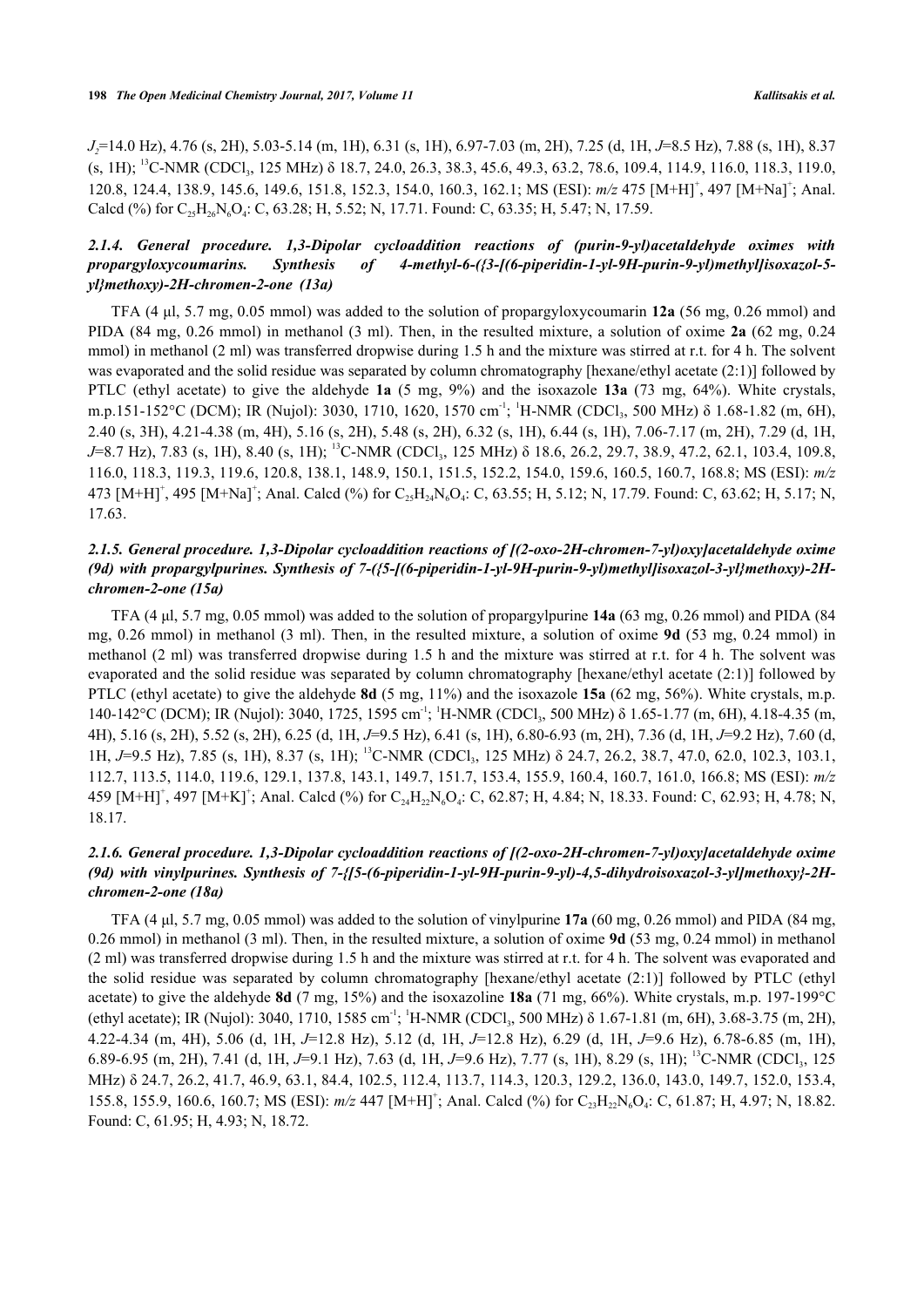## **2.2. Biology**

#### *2.2.1. Materials and Methods*

All the reagents used were commercially available by Merck, 1,1-diphenyl-2-picrylhydrazyl (DPPH), nordihydroguairetic acid (NDGA) were purchased from the Aldrich Chemical Co. Milwaukee, WI, (USA). Soybean Lipoxygenase, linoleic acid sodium salt, were obtained from Sigma Chemical, Co. (St. Louis, MO, USA). Trolox were purchased by Fluka A.G. For *in vitro* determination a UV-Vis Shimadzu Spectrophotometer was used.

#### *2.2.2. In vitro*

In the *in vitro* assays each experiment was performed at least in triplicate and the standard deviation of absorbance was less than 10% of the mean.

## *2.2.2.1. Determination of the reducing activity of the stable radical 1, 1-diphenyl-picrylhydrazyl (DPPH) [[14\]](#page-13-11)*

To a solution of DPPH (100μM) in absolute ethanol an equal volume of the compounds dissolved in ethanol was added. As control solution ethanol was used. The concentration of the solutions of the compounds was 100μM. After 20 and 60 min at room temperature the absorbance was recorded at 517 nm (Table **[5](#page-10-0)**). NDGA was used as a standard.

## *2.2.2.2. Competition of the tested compounds with DMSO for hydroxyl radicals [[37\]](#page-15-0)*

The hydroxyl radicals generated by the Fe<sup> $3+$ </sup> /ascorbic acid system, were detected according to Nash, by the determination of formaldehyde produced from the oxidation of DMSO. The reaction mixture contained EDTA (0.1 mM), Fe  $3+$  (167 µM), DMSO (33 mM) in phosphate buffer (50 mM, pH 7.4), the tested compounds (concentration 0.1mM) and ascorbic acid (10 mM). After 30 min of incubation (37 $^{\circ}$ C) the reaction was stopped with CCl<sub>3</sub>COOH (17%) w/v) (Table **[5](#page-10-0)**). Trolox was used as a standard.

#### *2.2.2.3. Inhibition of linoleic acid lipid peroxidation [[14\]](#page-13-11)*

Production of conjugated diene hydroperoxide by oxidation of linoleic acid sodium salt in an aqueous solution was monitored at 234 nm. 2,2'-Azobis(2-amidinopropane) dihydrochloride (AAPH) was used as a free radical initiator. 10 μl of the 16 mM linoleic acid sodium salt solution was added to the UV cuvette containing 0.93 ml of 0.05 M phosphate buffer, pH 7.4 prethermostated at 37°C. The oxidation reaction was initiated at 37°C under air by the addition of 50 μl of 40 mM AAPH solution. Oxidation was carried out in the presence of 10 μl of the examined compounds (stock solution in DMSO). In the assay without antioxidant, lipid oxidation was measured in the presence of the same level of DMSO. The rate of oxidation at 37<sup>o</sup>C was monitored by recording the increase in absorption at 234 nm caused by conjugated diene hydroperoxides (Table **[5](#page-10-0)**). Trolox was used as a standard.

## *2.2.2.4. Soybean lipoxygenase inhibition study in vitro [\[14](#page-13-11)]*

*In vitro* study was evaluated as reported previously. The tested compounds dissolved in ethanol were incubated at room temperature with sodium linoleate (0.1 mM) and 0.2 ml of enzyme solution (1/9  $x10^{-4}$  w/v in saline). The conversion of sodium linoleate to 13-hydroperoxylinoleic acid at 234 nm was recorded and compared with the appropriate standard inhibitor nordihydroguaretic acid (IC<sub>50</sub> 5.5  $\mu$ M). Several concentrations were used for the determinationof  $IC_{50}$  values (Table 5).

## *2.2.2.5. Inhibition Study on ChEs in vitro*

*In vitro* inhibition of electric eel acetylcholinesterase (eeAChE; 463 U/mg, Sigma) and equine serum butyrylcholinesterase (esBChE; 13 U/mg, Sigma) was investigated with a 96-well plate procedure based on the classical Ellman's spectrophotometric test, as already described [[35\]](#page-15-1).

## *2.2.2.6. Inhibition Study on MAOs in vitro*

Inhibition of rat monoamine oxidase A and B was studied by means of a spectrofluorimetric method as previously detailed [\[38](#page-15-2)].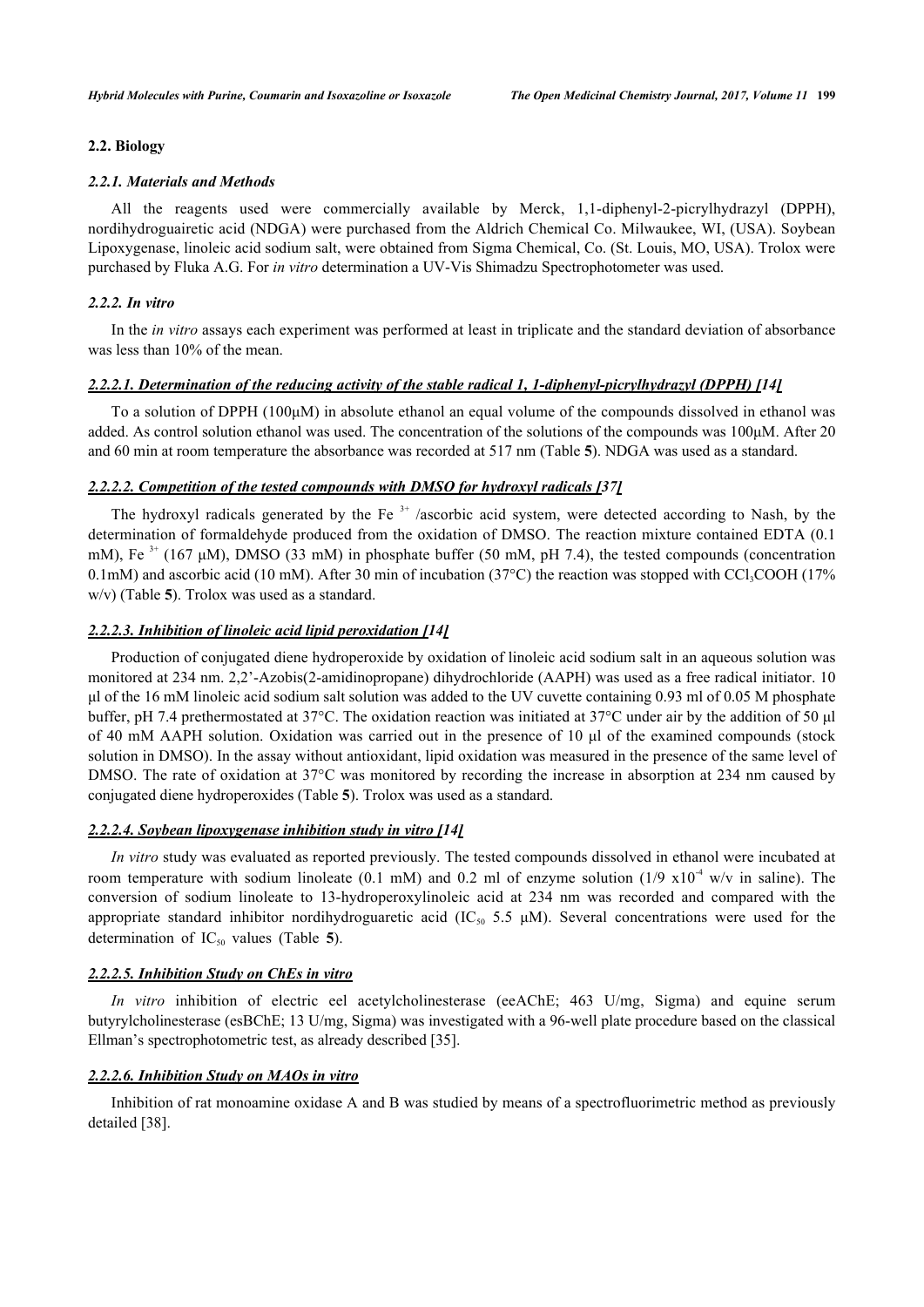## **3. RESULTS AND DISCUSSION**

## **3.1. Chemistry**

The reactions studied and the title new compounds received are depicted in Schemes (**[1](#page-4-0)**-**[5](#page-9-0)**). The nitrile oxide, generated from the oxime  $2a$  [\[18](#page-14-2)] by chlorination with NCS in DMF solution followed by addition of Et<sub>3</sub>N in an onepot procedure, was treated with the allyloxycoumarin **3a** [[19\]](#page-14-3) under stirring for 24 h and Ar atmosphere (Scheme **[1](#page-4-0)**) to give the isoxazoline **4a** in 68% yield (Table **[1](#page-4-1)**, entry 1). The isoxazoline **4a** has the expected regiochemistry [\[18\]](#page-14-2) as indicated by HMBC experiments. There is correlation between the protons of  $NCH_2$  group [5.15 ppm  $(s, 2H)$ ] with the carbon of 4-CH<sub>2</sub> (isoxazoline) (37.5 ppm in <sup>13</sup>C-NMR) and not with the 5-CH (isoxazoline) (78.6 ppm).

<span id="page-4-0"></span>

<span id="page-4-1"></span>**Scheme 1.** Reagents and conditions: *(i)* NH<sub>2</sub>OH.HCl (1 equiv.), CH<sub>3</sub>COONa (anh. 0.41 equiv.), H<sub>2</sub>O, EtOH, 80C, 2.5 h; *(ii)* DMF (dry), NCS (1.4 equiv.) in portions during 1 h, N<sub>2</sub>, r.t. 30 min, 3 (1 equiv.), Et<sub>3</sub>N (1 equiv.), r.t. 24 h, for 4a-k; *(iii)* TFA (0.2 equiv.), **3** (1.1 equiv.), PIDA (1.1 equiv.) in MeOH, **2** (1 equiv.) in MeOH (dropwise during 1 h), r.t. 4 h, for **4k-o**.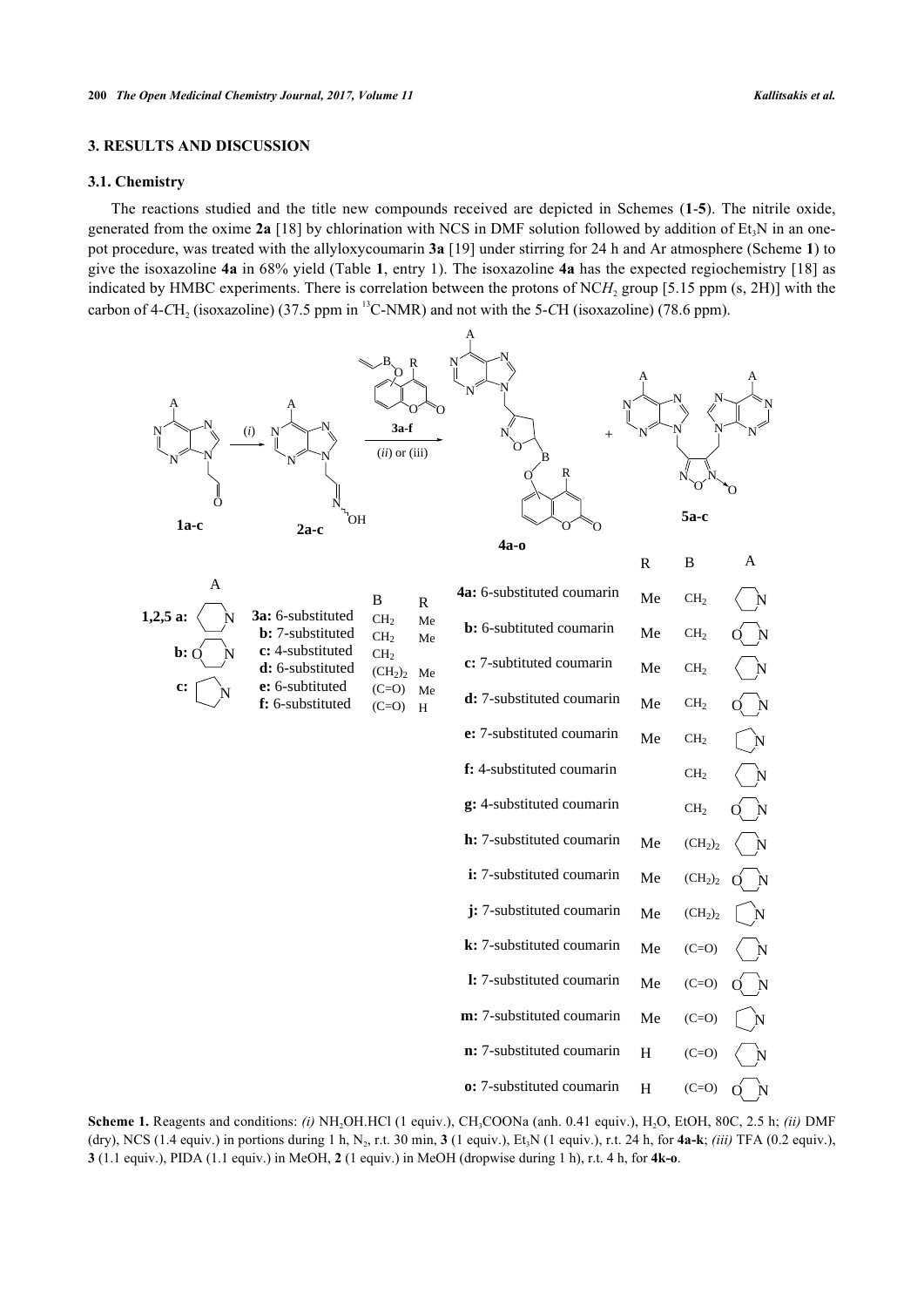| Entry          | Oxime          | Alkenyloxycoumarin | Product (Yield %)                   |
|----------------|----------------|--------------------|-------------------------------------|
| 1              | 2a             | 3a                 | 4a(68)                              |
| $\overline{2}$ | 2 <sub>b</sub> | 3a                 | 4b(68)                              |
| $\mathbf{3}$   | 2a             | 3 <sub>b</sub>     | 4c(66)                              |
| $\overline{4}$ | 2 <sub>b</sub> | 3 <sub>b</sub>     | 4d(71)                              |
| 5              | 2c             | 3 <sub>b</sub>     | 4e $(69)$                           |
| 6              | 2a             | 3c                 | 4f(73)                              |
| $\tau$         | 2 <sub>b</sub> | 3c                 | 4g (70)                             |
| 8              | 2a             | 3d                 | 4h $(64)$                           |
| 9              | 2 <sub>b</sub> | 3d                 | 4i(65)                              |
| 10             | 2c             | 3d                 | 4j(67)                              |
| 11             | 2a             | 3e                 | 4k $(71)$ <sup>*</sup> , 1a $(17%)$ |
| 12             | 2 <sub>b</sub> | 3e                 | 41 $(68)^*$ , 1b $(14\%)$           |
| 13             | 2c             | 3e                 | 4m $(65)^*$ , 1c $(14%)$            |
| 14             | 2a             | 3f                 | 4n $(65)^*$ , 1a $(15\%)$           |
| 15             | 2 <sub>b</sub> | 3f                 | 4o $(67)^*$ , 1b $(12\%)$           |

**Table 1. Synthesis of the [3-(9***H***-purin-9-ylmethyl)-4,5-dihydroisoxazol-5-yl]methoxy-2***H***-chromen-2-ones 4a-o.**

 $*$  By using PIDA, TFA and not NCS, Et<sub>3</sub>N.

The analogous reaction of the 6-allyloxycoumarin **3a** with the nitrile oxide formed *in situ* from the oxime **2b** (prepared by treatment of aldehyde **1b** [[13](#page-13-10)] in ethanol-water with NH2OH.HCl in the presence of anhydrous CH3COONa at 80°C for 2.5 h) resulted in the isoxazoline **4b** in 68% yield (Table**1**, entry 2). The 1,3-dipolar cycloaddition reactions of 7-allyloxycoumarin **3b** [\[37,](#page-15-0) [38\]](#page-15-2) with nitrile oxides resulted from the oximes **2a,b** and **2c** (synthesized from the aldehyde **1c** [[13\]](#page-13-10)) gave the isoxazolines **4c,d,e** respectively (Table **[1](#page-4-1)**, entries 3-5). The one-pot reactions of 4-allyloxycoumarin (**3c**) [\[12,](#page-13-13) [20\]](#page-14-4) with the nitrile oxides of oximes **2a,b** led to the isoxazolines **4f,g** in 73% and 70% yield respectively (Table**1**, entries 6,7). The isoxazolines **4h-j** isolated from the reactions of 7 butenyloxycoumarin **3d** [[12\]](#page-13-13) with the nitrile oxides formed from oximes **2a-c** respectively (Table **[1](#page-4-1)**, entries 8-10). The isoxazoline 4h has the same regiochemistry, like the others, as the protons of NCH<sub>2</sub> group [5.16 ppm (s, 2H)] in HMBC experiments are correlated with the carbon of  $4$ -CH<sub>2</sub> (isoxazoline) (38.7 ppm in  $^{13}$ C-NMR) and not with the 5-CH (isoxazoline) (78.9 ppm). In all the above experiments none of the possible furoxans **5a-c** was detected.

In the case of (coumarin-6-yl)acrylate  $3e$  [\[12](#page-13-13)] the one-pot procedure with NCS, Et<sub>3</sub>N and oxime  $2a$  led to the isoxazoline **4k** in only 34% yield along with the furoxan **5a** (27%) [\[18](#page-14-2)]. When the reaction of acrylate **3e** with the oxime **2a** was performed with PIDA as oxidizing agent in the presence of catalytic amount of TFA in methanol under stirring for 4 h, the yield for the isoxazoline **4k** increased to 71% (Table **[1](#page-4-1)** entry 11). No furoxan **5a** was detected. The reactions of acrylates **3e,f** with the oximes **2b,c** and **2a,b** respectively in the presence of PIDA and TFA gave the isoxazolines **4l-o** (Table **[1](#page-4-1)**, entries 12-15). No furoxans **5b,c** were detected by this method.

Another way is presented in Scheme (**[2](#page-5-0)**) for the synthesis of the hybrid compounds **11a-g** using the 1,3-dipolar cycloaddition reactions of nitrile oxides, formed *in situ* from the (coumarinyloxy)acetaldehyde oximes **9a-d**, with the 9 allylpurines **10a-d**. The oximes **9a-d** (84-88% yields) were prepared for first time from the corresponding substituted acetaldehydes **8a-d** [\[21](#page-14-5), [22\]](#page-14-6) by treatment with NH<sub>2</sub>OH.HCl in ethanol-water in the presence of anhydrous CH<sub>3</sub>COONa at 80° C for 1.5 h. The acetaldehydes **8a-d** were in turn prepared in 87-94% yields by refluxing a hydrochloric acid solution of the corresponding acetals **7a-d** for 1 h. The acetals **7a-d** were synthesized from the hydroxycoumarins **6a-d** after heating with 2-bromo-1,1-diethoxyethane and  $K_2CO_3$  in DMF at 90°C for 24 h.

<span id="page-5-0"></span>The reaction of 9-allylpurine **10a** with the nitrile oxide, resulted from the oxime **9a**, was carried out by the above described one-pot procedure with NCS and Et<sub>3</sub>N and led to the isoxazoline **11a** in 70% yield (Table **[2](#page-6-0)**, entry 1). In the case of isoxazoline **11a** the coumarin moiety is connected in the 3-position of the isoxazoline ring and the purine moiety in the 5-position, differentiated from the isoxazoline **4a**. The regiochemistry of **11a** is demonstrated by HMBC experiments as there is correlation of the protons of  $OCH_2$  group with the carbon of  $4-CH_2$  (isoxazoline) (38.3 ppm in <sup>13</sup>C-NMR) and not with the 5-CH (isoxazoline) (78.6 ppm).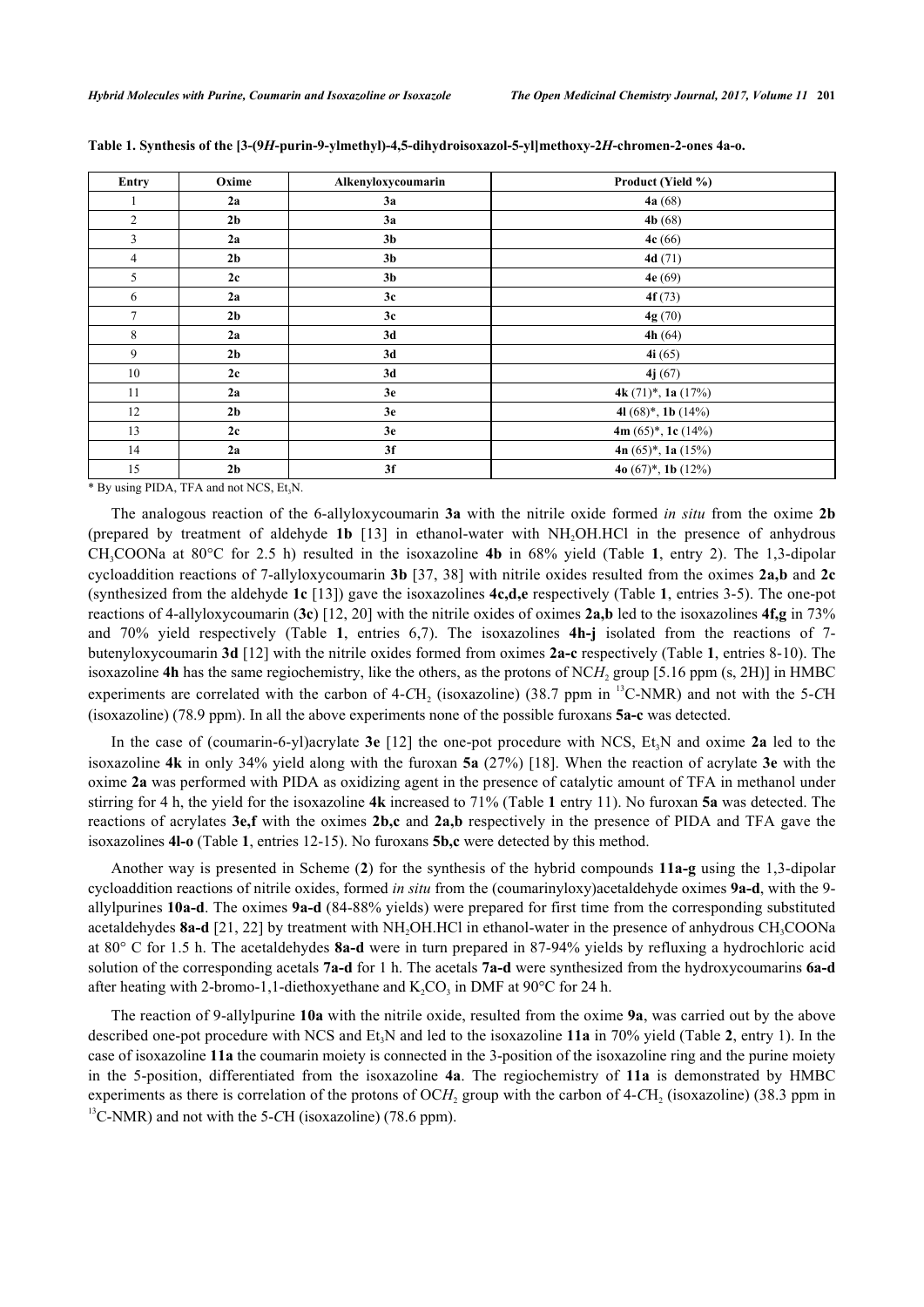

**Scheme 2.** Reagents and conditions: *(i)* Anh. K<sub>2</sub>CO<sub>3</sub> (1 equiv.), DMF (dry), 2-bromo-1,1-diethoxyethane (1 equiv.), 90°C, 24 h; *(ii)* 1N HCl, reflux, 1 h; *(iii)* NH<sub>2</sub>OH.HCl (1 equiv.), CH<sub>3</sub>COONa (anh. 0.41 equiv.), H<sub>2</sub>O, EtOH, 80C, 1.5 h; *(iv)* DMF (dry), NCS (1.4 equiv.) in portions during 1 h,  $N_2$ , r.t. 30 min, 10 (1 equiv.), Et<sub>3</sub>N (1 equiv.), r.t. 24 h.

The isoxazolines **11b,c** were isolated in 67% and 70% yields respectively from the reactions of 9-allylpurines **10b,a** with the nitrile oxides synthesized from the oximes **9a,b** (Table **[2](#page-6-0)**, entries 2,3). The analogous reactions of the oxime **9c** with the purines  $10a-c$  in the presence of NCS and Et<sub>3</sub>N gave the isoxazolines  $11d-f$  (Table [2](#page-5-0), entries 4-6) (Scheme 2). The isoxazoline **11g** was obtained from the reaction of nitrile oxide, produced from the oxime **9d**, with the purine **10a** (Table **[2](#page-6-0)**, entry 7).

<span id="page-6-0"></span>

|  |  |  | Table 2. Synthesis of the [5-(9H-purin-9-ylmethyl)-4,5-dihydroisoxazol-3-yl]methoxy-2H-chromen-2-ones 11a-g. |  |
|--|--|--|--------------------------------------------------------------------------------------------------------------|--|
|  |  |  |                                                                                                              |  |

| Entry | (Coumarinyloxy) acetal dehyde oxime | 9-Allylpurine   | Product (Yield %) |
|-------|-------------------------------------|-----------------|-------------------|
|       | <b>9a</b>                           | 10a             | 11a $(70)$        |
|       | <b>9a</b>                           | 10 <sub>b</sub> | 11 $b(67)$        |
|       | 9 <sub>b</sub>                      | 10a             | 11 $c(70)$        |
|       | 9с                                  | 10a             | 11d $(72)$        |
|       | 9с                                  | 10 <sub>b</sub> | 11 $e(68)$        |
|       | 9с                                  | 10c             | 11 $f(65)$        |
|       | 9d                                  | 10a             | 11g(64)           |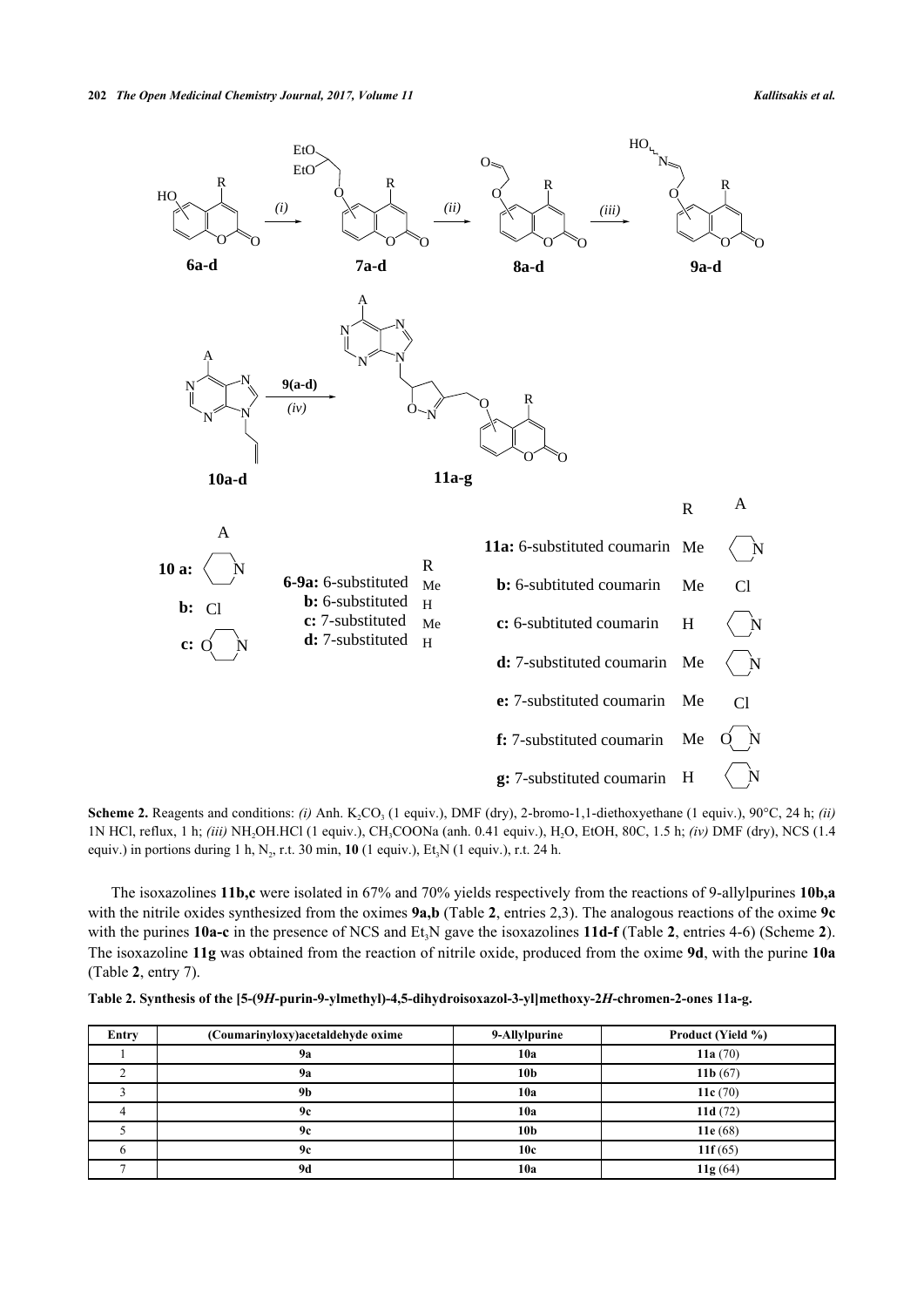We examined next the reactions of nitrile oxides generated from the oximes **2a-c** with the propargyloxycoumarins **12a-d** in order to obtain the hybrids **13a-i** with isoxazole ring (Scheme **[3](#page-7-0)**). The reaction of propargyloxycoumarin **12a** [\[23](#page-14-7)] with the nitrile oxide, resulted from the oxime  $2a$  under the above described one-pot procedure (NCS, Et<sub>3</sub>N), gave the expected product **13a** only in 28% yield (Table**3**, entry 1). In order to increase the yield of this 1,3-dipolar cycloaddition reaction, we investigated the best reaction conditions using different oxidants and solvents under different temperatures (Table **[3](#page-7-1)**).

<span id="page-7-0"></span>

**Scheme 3.** Reagents and conditions: *(i)* TFA (0.2 equiv.), **12** (1.1 equiv.), PIDA (1.1 equiv.) in MeOH, **2** (1 equiv.) in MeOH (dropwise during 1 h), r.t. 4 h.

<span id="page-7-1"></span>**Table 3. Optimization of the conditions of 1,3-dipolar cycloaddition reaction of oxime 2a (1 mmol) with the propargyloxycoumarin 12a (1.1 mmol).**

| Entry          | <b>Reactants (mmol)</b>    | Solvent               | $T (^{\circ}C)$ | <b>Products (Yield %)</b>  |
|----------------|----------------------------|-----------------------|-----------------|----------------------------|
|                | $NCS$ (1.4), $Et_3N$ (1)   | <b>DMF</b>            | 25              | 13a (28), 5a (25), 2a (45) |
|                | PIDA(1.1)                  | MeOH                  | 25              | 13a (37), 5a (21), 1a (12) |
|                | PIDA $(1.1)$ , TFA $(0.2)$ | MeOH                  | 25              | 13a (64), 5a (16), 1a (9)  |
| $\overline{4}$ | PIDA $(1.1)$ , TFA $(0.2)$ | MeOH                  |                 | 13a $(32)$ , 5a $(45)$     |
|                | PIDA $(1.1)$ , TFA $(0.2)$ | MeOH                  | 60              | 13a (19), 5a (23), 1a (42) |
| 6              | PIDA $(1.1)$ , TFA $(0.2)$ | MeOH/H <sub>2</sub> O | 25              | 13a (56), 5a (19), 1a (15) |
|                | PIDA $(1.1)$ , TFA $(0.2)$ | <b>DCM</b>            | 25              | 13a (34), 5a (48), 1a (12) |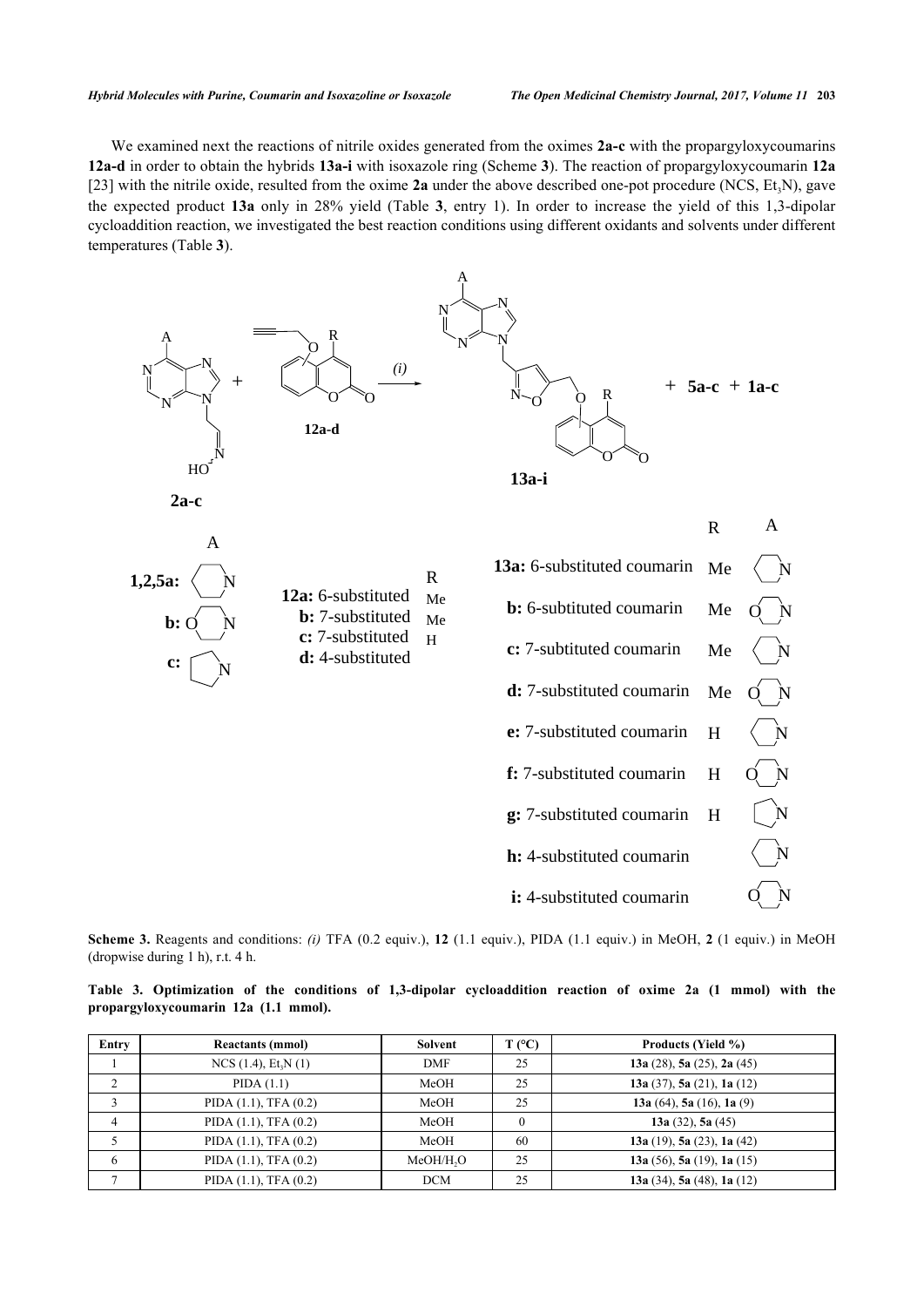*(Table 3) contd.....*

| Entry | <b>Reactants (mmol)</b>    | <b>Solvent</b> | $T$ (°C) | <b>Products (Yield %)</b>  |
|-------|----------------------------|----------------|----------|----------------------------|
|       | PIDA $(1.1)$ , TFA $(0.2)$ | <b>THF</b>     | 25       | 13a (25), 5a (52), 1a (19) |
|       | PIDA $(1.1)$ , TFA $(0.6)$ | MeOH           | 25       | 13a (18), 5a (27), 1a (48) |
| 10    | PIDA $(2)$ , TFA $(0.6)$   | MeOH           | 25       | 13a (14), 5a (31), 1a (37) |
|       | PIFA(1)                    | MeOH           | 25       | 13a (45), 5a (39), 1a (15) |

PIDA as oxidant of oxime **2a**, for the formation of the corresponding nitrile oxide in MeOH under r.t. gave a little better yield for the product **13a** (37%) (Table **[3](#page-7-1)**, entry 2). The method with PIDA and a catalytic [[18\]](#page-14-2) amount of TFA was the best with the yield for **13a** to increase (64%). By changing the temperature to 0°C or 60°C the yields for **13a** were decreased, while the amount of furoxan **5a** was increased and the hydrolysis product, aldehyde **1a**, was the major product at 60°C (Table **[3](#page-7-1)**, entries 4,5). When MeOH/water was used as solvent, the yield of **13a** was a little lower (Table**3**, entry 6), while the DCM or the THF led to furoxan **5a** as the major product (Table**3**, entries 7 or 8 respectively). The increase in the amount of TFA or the PIDA gave a larger amount of the aldehyde **1a** (Table **[3](#page-7-1)**, entries 9 or 10 respectively). The PIFA, which was the oxidant of choice for analogous reactions without solvent [[18\]](#page-14-2), led to lower yield of isoxazole **13a** (Table **[3](#page-7-1)**, entry 11).

After the examination of suitable reaction conditions, the propargyloxycoumarins were reacted with the nitrile oxides generated from the oximes **2a-c** in the presence of PIDA and catalytic amount of TFA (Scheme **[3](#page-7-0)**, Table **[4](#page-8-0)**). The reactions of 4-methyl-6-propargyloxycoumarin (**12a**) with the oximes **2a,b** led to the isoxazoles **13a,b** respectively (Table **[4](#page-8-0)**, entries 1,2). The isoxazole **13a** has the expected regiochemistry [[18](#page-14-2)] as indicated by HMBC experiments. There is a correlation between the protons of NCH<sub>2</sub> group [5.48 ppm (s, 2H)] with the carbon of 4-CH (isoxazole) (103.4 ppm in <sup>13</sup>C-NMR) and not with the 5-*C* (isoxazole) (168.8 ppm). The isoxazoles **13c,d** were received from the reactions of 4-methyl-7-propargyloxycoumarin (**12b**) [\[24](#page-14-8)] with the oximes **2a,b** (Table **[4](#page-8-0)**, entries 3,4). The analogous reactions of 7-propargyloxycoumarin (**12c**) [[25](#page-14-9)] with the oximes **2a-c** led to the isoxazoles **13e-g** (Table **[4](#page-8-0)**, entries 5-7). The isoxazoles **13h,i** were isolated from the reactions of 4-propargyloxycoumarin (**12d**) [[26\]](#page-14-10) with the oximes **2a,b** (Table **[4](#page-8-0)**, entries 8,9).

<span id="page-8-0"></span>

| Table 4. Synthesis of the [3-(9H-purin-9-ylmethyl)isoxazol-5-yl]methoxy-2H-chromen-2-ones 13a-i. |  |  |  |  |
|--------------------------------------------------------------------------------------------------|--|--|--|--|
|--------------------------------------------------------------------------------------------------|--|--|--|--|

| Entry          | Oxime          | Propargyloxycoumarin | Product (Yield %)                  |
|----------------|----------------|----------------------|------------------------------------|
|                | 2a             | 12a                  | 13a (64), 5a (16), 1a (9)          |
|                | 2 <sub>b</sub> | 12a                  | 13b $(62)$ , 5b $(18)$ , 1b $(9)$  |
| 3              | 2a             | 12 <sub>b</sub>      | 13c (57), 5a (19), 1a (10)         |
| $\overline{4}$ | 2 <sub>b</sub> | 12 <sub>b</sub>      | 13d $(54)$ , 5b $(19)$ , 1b $(12)$ |
|                | 2a             | 12c                  | 13e (56), 5a (19), 1a (10)         |
| 6              | 2 <sub>b</sub> | 12c                  | 13f $(53)$ , 5b $(19)$ , 1b $(11)$ |
|                | 2c             | 12c                  | 13g(53), 5c(18), 1c(11)            |
| 8              | 2a             | 12d                  | 13h (60), 5a (16), 1a (10)         |
|                | 2 <sub>b</sub> | 12d                  | 13i (58), 5b (16), 1b (10)         |

We studied also the reactions of oxime **9d** with the 9-propargylpurines **14a-c** (Scheme **[4](#page-8-1)**) and the 9-vinylpurines **17a-c** (Scheme **[5](#page-9-0)**) in the presence of PIDA and catalytic amount of TFA. From the reaction of purine **14a** the isoxazole **15a** (56%) was isolated along with the dimerization product, furoxan **16** (19%). The regiochemistry of **15a** is demonstrated by HMBC experiments as there is correlation of the protons of OCH<sub>2</sub> group with the carbon of 4-CH (isoxazole) (103.1 ppm in <sup>13</sup>C-NMR) and not with the 5-*C* (isoxazole) (166.8 ppm). The reactions of purines **14b,c** led to the isoxazoles **15b** (59%) and **15c** (53%) respectively, while the furoxan **16** (19% and 17%) was also formed. The above resulted isoxazoles **15a-c** were formed despite the possibility for isomerization of alkynes **14a-c** to the corresponding allenes [\[27](#page-14-11)].

<span id="page-8-1"></span>The 9-vinylpurine **17a** [[28\]](#page-14-12) reacted with the oxime **9d** to give the isoxazoline **18a** (66%) (Scheme **[5](#page-9-0)**). No furoxan **16** was detected in the reaction mixture. The isoxazoline **18a** has the same regiochemistry, like the others, as the protons of OCH<sub>2</sub> group [5.06 ppm (d, 1H)/5.12 ppm (d, 1H)] in HMBC experiments are correlated with the carbon of 4-CH<sub>2</sub> (isoxazoline) (46.9 ppm in <sup>13</sup>C-NMR) and not with the 5-*C*H (isoxazoline) (84.4 ppm). The reactions of purines **17b,c** gave the isoxazolines **18b** (62%) and **18c** (60%) respectively, along with the aldehyde **8d** (15%).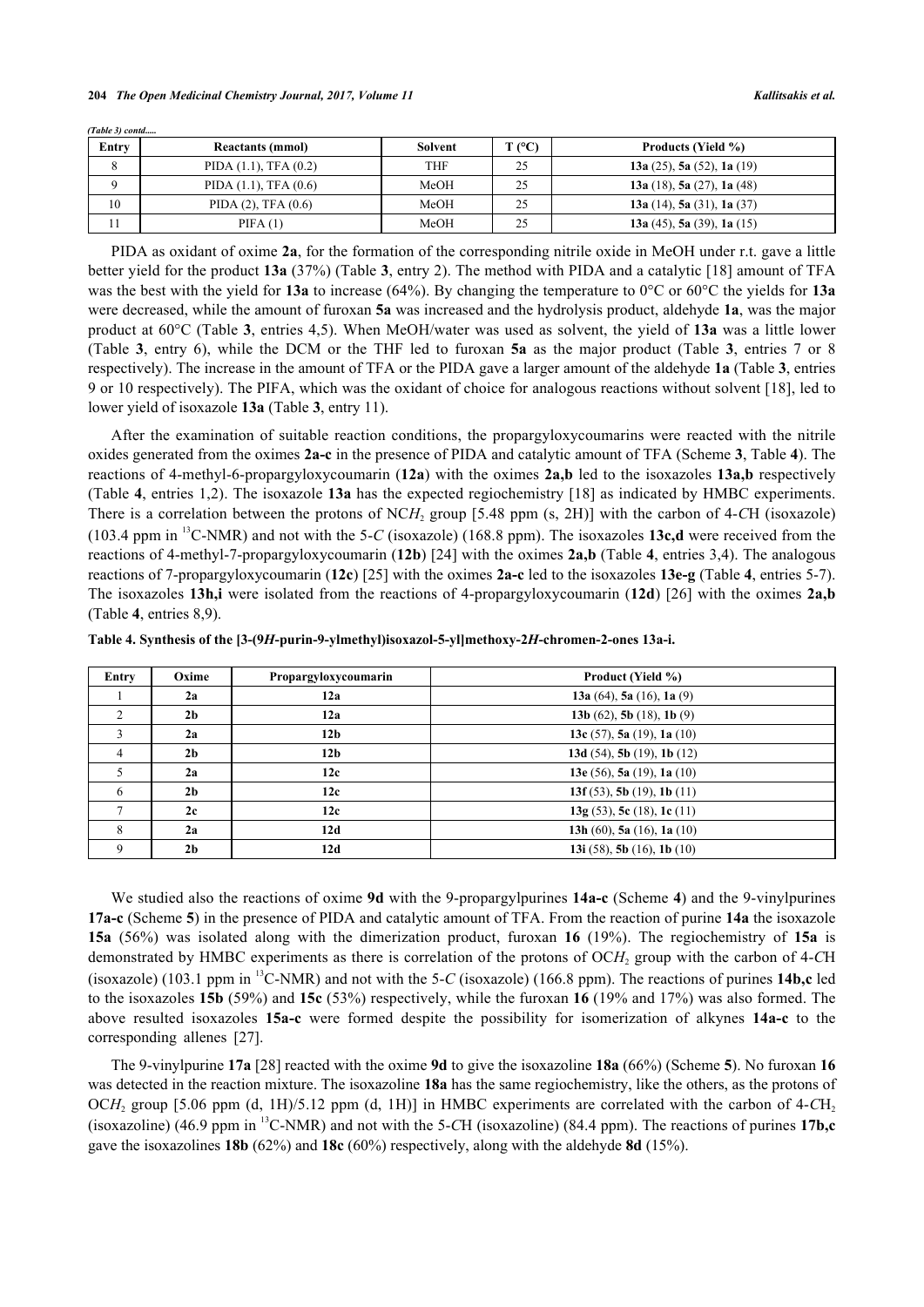

**Scheme 4.** Reagents and conditions: *(i)* TFA (0.2 equiv.), **14** (1.1 equiv.), PIDA (1.1 equiv.) in MeOH, **9d** (1 equiv.) in MeOH (dropwise during 1 h), r.t. 4 h.

<span id="page-9-0"></span>

**Scheme 5.** Reagents and conditions: *(i)* TFA (0.2 equiv.), **17** (1.1 equiv.), PIDA (1.1 equiv.) in MeOH, **9d** (1 equiv.) in MeOH (dropwise during 1 h), r.t. 4 h.

#### **3.2. Biological Evaluation**

The formation of Reactive Oxygen Species (ROS) is a consequence of cell metabolism for aerobic organisms. Due to the extreme reactivity and tendency of ROS to initiate and participate in chain reactions, the role of antioxidants as a defense system is highly recognized. Epidemiological studies revealed the link between reactive oxygen species, inflammation, ischemia and stroke risk. A key strategy to prevent potential damage to cellular compounds such as DNA, proteins and lipids is to reduce the free radical load [[29\]](#page-14-13).

The compounds were studied for their antioxidant activity by the use of the stable 2,2-diphenyl-1-picrylhydrazyl radical (DPPH) at concentration 0.1mM after 20 min. A freshly prepared DPPH solution exhibits a deep purple colour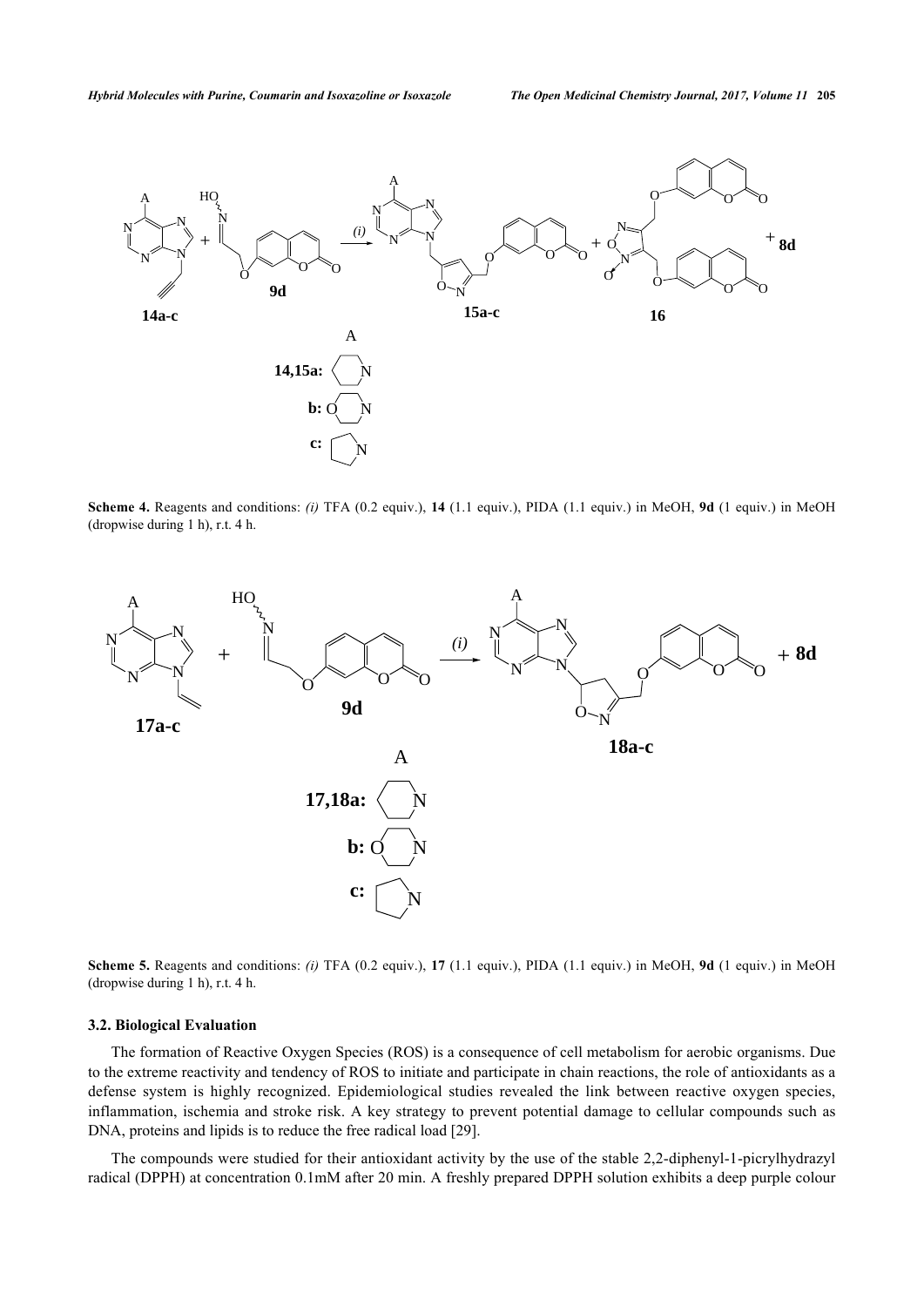with an absorption maximum at 517 nm. This purple colour generally disappears in the presence of an antioxidant. The reduction of absorbance is a measure of the free DPPH due to the action of the antioxidant. The antioxidant activity was expressed as the RA% (Reducing Activity). The RA(%) values for the tested compounds of groups **4, 11, 13, 15** and **18** at 100µM, is very low, if any with the exception of compound **4j** presenting 44% (Table **[5](#page-10-0)**) in comparison to the reference drug NDGA. Within the group of derivatives **4** the presence of the morpholinyl or piperidinyl rings at position A as well as the carbonyl group at position B, hinder the interaction of the compounds to the free stable radical DPPH. It seems that compound  $4j$  with the combination of pyrrolidinyl ring and  $(CH_2)_2$  chain (instead of a carbonyl group), present the structural features which support the interaction as well as the reducing ability and it does not face any stereochemical hindrance.

| Compds          | RA% @ 100μM             | $\cdot$ OH % $@$<br>$100 \mu M$ |          | LP % @ 100μM   %LOX @ 100μM or IC <sub>50</sub><br>$\mu$ M | eeAChE % inhibn. @<br>10 μM or $IC_{50}$ μM | esBChE % inhibn.<br>@ 10 $\mu$ M or IC <sub>50</sub> $\mu$ M |
|-----------------|-------------------------|---------------------------------|----------|------------------------------------------------------------|---------------------------------------------|--------------------------------------------------------------|
| 4a              | nt                      | $\mathop{\rm nt}\nolimits$      | 63       | 6%                                                         | nt                                          | nt                                                           |
| 4 <sub>b</sub>  | nt                      | nt                              | no       | 60 μM                                                      | $2.3 \mu M$                                 | 17%                                                          |
| 4c              | 17                      | no                              | 65       | no                                                         | nt                                          | nt                                                           |
| 4d              | nt                      | 59                              | 21       | 44.5%                                                      | nt                                          | nt                                                           |
| 4e              | nt                      | $\mathop{\rm nt}\nolimits$      | 65       | no                                                         | nt                                          | nt                                                           |
| 4f              | 3                       | no                              | 62       | 53 μM                                                      | $1.4 \mu M$                                 | 36%                                                          |
| 4g              | nt                      | nt                              | 16       | 10%                                                        | nt                                          | nt                                                           |
| 4i              | nt                      | nt                              | 54       | 2%                                                         | $7.7 \mu M$                                 | 15%                                                          |
| 4j              | 44                      | no                              | 32       | 37%                                                        | nt                                          | nt                                                           |
| 4k              | 12                      | $27\,$                          | 57       | $10 \mu M$                                                 | nt                                          | nt                                                           |
| 4 <sub>l</sub>  | 12                      | 90                              | 37.5     | 61 μM                                                      | nt                                          | nt                                                           |
| 4n              | 17                      | no                              | no       | $35\mu M$                                                  | nt                                          | nt                                                           |
| 40              | $\mathfrak{Z}$          | no                              | 40       | $60 \mu M$                                                 | nt                                          | nt                                                           |
| 11a             | nt                      | nt                              | 44       | no                                                         | nt                                          | nt                                                           |
| 11 <sub>b</sub> | 5                       | no                              | no       | no                                                         | $5.9 \mu M$                                 | $8\%$                                                        |
| 11d             | 13                      | no                              | 43       | $48\mu M$                                                  | nt                                          | nt                                                           |
| 11e             | nt                      | nt                              | 63       | no                                                         | $7.8 \mu M$                                 | $8\%$                                                        |
| 11f             | nt                      | nt                              | 48       | no                                                         | 43%                                         | 14%                                                          |
| 11g             | nt                      | nt                              | no       | no                                                         | nt                                          | nt                                                           |
| 13a             | no                      | 90                              | 100      | no                                                         | 40%                                         | 23%                                                          |
| 13 <sub>b</sub> | no                      | 95                              | 90       | 44%                                                        | $3.1 \mu M$                                 | 13%                                                          |
| 13d             | no                      | 79                              | no       | no                                                         | nt                                          | nt                                                           |
| 13e             | no                      | 99                              | 100      | 62 μM                                                      | $1.73 \mu M$                                | $18 \mu M$                                                   |
| 13f             | $\rm{no}$               | 100                             | 23       | 25%                                                        | nt                                          | nt                                                           |
| 13g             | no                      | 100                             | 43       | 62 μM                                                      | nt                                          | nt                                                           |
| 13h             | no                      | 97                              | 86       | 55 μM                                                      | nt                                          | nt                                                           |
| 13i             | no                      | no                              | 74       | 76 μM                                                      | $5.0 \mu M$                                 | $18\%$                                                       |
| 15a             | no                      | 93                              | 100      | 55 μM                                                      | nt                                          | nt                                                           |
| 15 <sub>b</sub> | no                      | 48                              | 52       | $100 \mu M$                                                | nt                                          | nt                                                           |
| 15c             | no                      | 97                              | 43       | $9\%$                                                      | nt                                          | nt                                                           |
| 18a             | $\overline{\mathbf{4}}$ | no                              | $\rm No$ | 90 μM                                                      | nt                                          | nt                                                           |
| 18b             | $\mathbf{1}$            | no                              | 38       | $100 \mu M$                                                | nt                                          | nt                                                           |
| <b>NDGA</b>     | $\bf 87$                |                                 |          | $5.5 \mu M$                                                |                                             |                                                              |
| <b>Trolox</b>   |                         | 83                              | 76       |                                                            |                                             |                                                              |
| Galantamine     |                         |                                 |          |                                                            | $0.51 \mu M$                                | $8.7 \mu M$                                                  |

<span id="page-10-0"></span>**Table 5.** *In vitro* **antioxidant activity. Inhibitory activity of compounds on eeAcetylcholinesterase (eeAChE IC50 μΜ) and on esButyrylcholinesterase (esBuChE IC50 μΜ/%) of the tested compounds.**

No: no activity under the reported conditions; nt: not tested

Superoxide  $(O_2)$  anion and hydroxyl radical (OH) are free radical species of potential importance. In the acidic conditions of ischemic brain,  $O_2$  is probably protonated to give  $HO_2$  species. Iron released from damaged brain cells is more likely to be readily available to catalyze the generation of OH radicals. Among the ROS, the hydroxyl (*•OH*) free radical is possibly the most toxic, as it reacts with a number of biological important molecules. *P*olyunsaturated fatty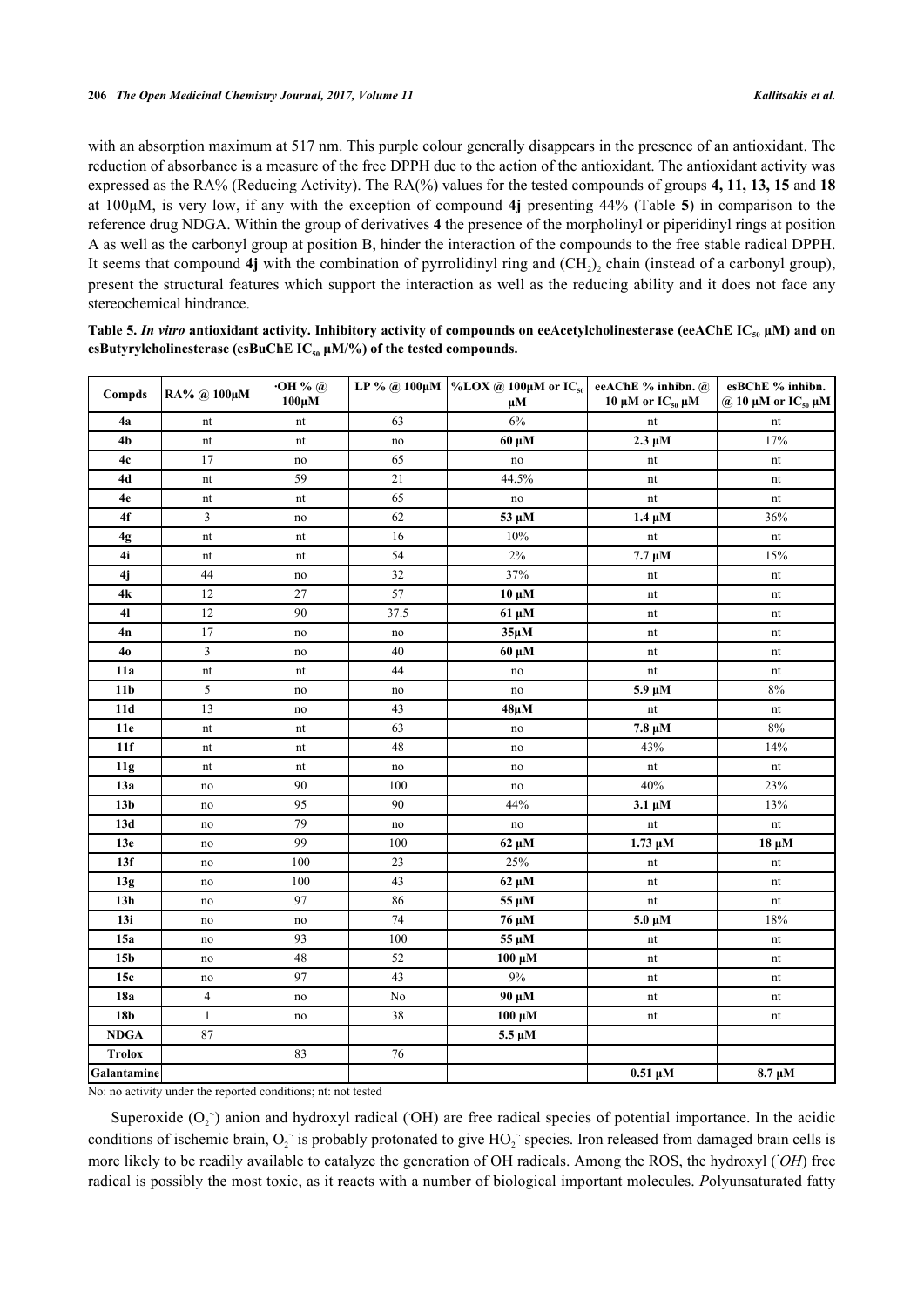acids are found in high concentrations in the CNS, and are particularly vulnerable by free radicals. Thus, we tried to test the ability of our compounds to scavenge hydroxyl radicals. The competition of compounds with DMSO for HO**.** , generated by the Fe<sup>3+</sup>/ascorbic acid system, expressed as percent inhibition of formaldehyde production, was used for the evaluation of their hydroxyl radical scavenging activity In this experiment, the **13f, 13g, 13e, 13h, 15c, 15a, 13b, 13a** and **4l** showed remarkable activity at 100 μM, with values higher than the well known antioxidant trolox (Table **[5](#page-10-0)**). A number of compounds like **4c, 4f, 4j, 4n, 4o, 11b, 11d, 13i,18a, 18b** did not present any activity whereas **4d, 4k, 13d** and **15d** showed lower response. Within the compounds **4a-4o** the most potent derivatives **4d** and **4j** contain a morpholinyl ring in their structure which seems to be correlated with their scavenging activity. All the derivatives of series **13** (except of **13i**) present high antioxidant activity (80-100%) which is not able to be correlated with any specific structural characteristic since all contain a coumarin, a purine and an isoxazolyl moiery. This observation is not followed within **15a-c** where both **15a** and **c** are almost equipotent whereas **15b** the morpholinyl analogue exhibits half of their activity (48%). It seems that the overall molar configuration influences the response. However, antioxidants with hydrophilic or lipophilic character are both needed to act as radical scavengers in the aqueous phase or as chainbreaking antioxidants in biological membranes.

**Anti-lipid peroxidation activity.** The water-soluble azo compound AAPH has been extensively used as a clean and controllable source of thermally produced alkyl peroxyl free radicals, through spontaneous thermal decomposition. The use of the free radical reactions initiator AAPH is recommended as more appropriate for measuring radical-scavenging activity *in vitro*, because the activity of the peroxyl radicals produced by the action of AAPH shows a greater similarity to cellular activities such as lipid peroxidation. In the AAPH assay, the highly reactive alkylperoxyl radicals are intercepted mainly by a hydrogen atom transfer (HAT) from the antioxidant. Compounds 1**3a, 13b, 13e, 15a** presented high activity whereas **4a, 4c, 4e, 4f, 11e, 13i, 13h** showed 62-86% inhibition of lipid peroxidation. The rest exhibited limited or no activity (Table **[5](#page-10-0)**).

LO is the key enzyme in leukotriene biosynthesis [\[30](#page-14-14)]. Leukotrienes derived from the biotransformation of arachidonic acid catalyzed by 5-lipoxygenase (5-LO), are important inflammatory mediators [\[31](#page-14-15)] implicated in several diseases. LOs play a role in membrane lipid peroxidation by forming hydroperoxides in the lipid bilayer. Inhibitors of LO have attracted attention initially as potential agents for the treatment of inflammatory diseases. Most of the LO inhibitors are antioxidants or free radical scavengers, since lipoxygenation occurs via a carbon-centered radical [[32,](#page-14-16) [33\]](#page-14-17). The evaluation of the novel coumarin hybrids against soybean lipoxygenase LO was accomplished by the UV-based enzyme assay [[34\]](#page-14-18).

Study of LO inhibition values demonstrates that compound 4k provided the best activity  $(IC_{50} = 10 \mu M)$  followed by **4n** (35μΜ), **11d** (48μΜ), **4f** (53μΜ), **13h** and **15a** (55μM), **4b** (60mM), **4l** (61mΜ), **13e** and **13g** (62.5μM), **13i** (76μΜ), **18a** (90μΜ), **15b** and **18b** (100μM). It seems that the ester **4k** is more interesting and potent hybrid compared to the corresponding ether **4a**. However, ester **4l** is almost equipotent to ether **4b**. Also the presence of a 4-methyl group enhances activity. Thus, **4k** is more potent inhibitor compared to the **4n** in which the methyl group is missing. The nature of A ring is a structural characteristic of importance. Thus, the piperidinyl derivative **4n** is more potent (35μΜ) compared to **4o** in which a morpholinyl group has replaced the piperidinyl group. The presence of pyrrolidinyl ring in compounds **4g** (10%), **11g** (no), **13g** (62.5 μΜ) is correlated with no or low activity.

Within the compounds of **11a-g** subgroup no inhibitory activities were observed. The only exception was compound **11d.** Again a piperidinyl 6-substituted coumarin derivative was found to be more potent  $(IC_{50} = 48\mu M)$ .

Among the isoxazole coumarin derivatives **13a-i** most interesting results were given by **13h (55** μM), **13e (62.5**μM), **13g (62.5** μM), and **13i (76** μM) (**13h>13g, 13e>13i).** The most potent **13h** was a piperidinyl substituted derivative, whereas the replacement by a morpholinyl ring (**13i**) led to a decrease. Thus, the nature of the ring was implicated in the biological response. The equimolar response of **13e** and **13i** support the idea that the nature of A ring did not affect the inhibition.

Changing the attachment position of the isoxazole ring the analogues **15a-c** were taken, from which **15a** was more potent (55 μM) followed by **15b** (100 μM) and **15c** (9%). These findings follow the previous one supporting the significant role of the piperidinyl group. Also the piperidinyl derivative **18a** was found slightly more active than the **18b**.

Herein, the antilipid peroxidation activity does not go in parallel to the anti-LO activity (Table**5**). Hydroxyl scavenging activity also was not found to be correlated with the above responses.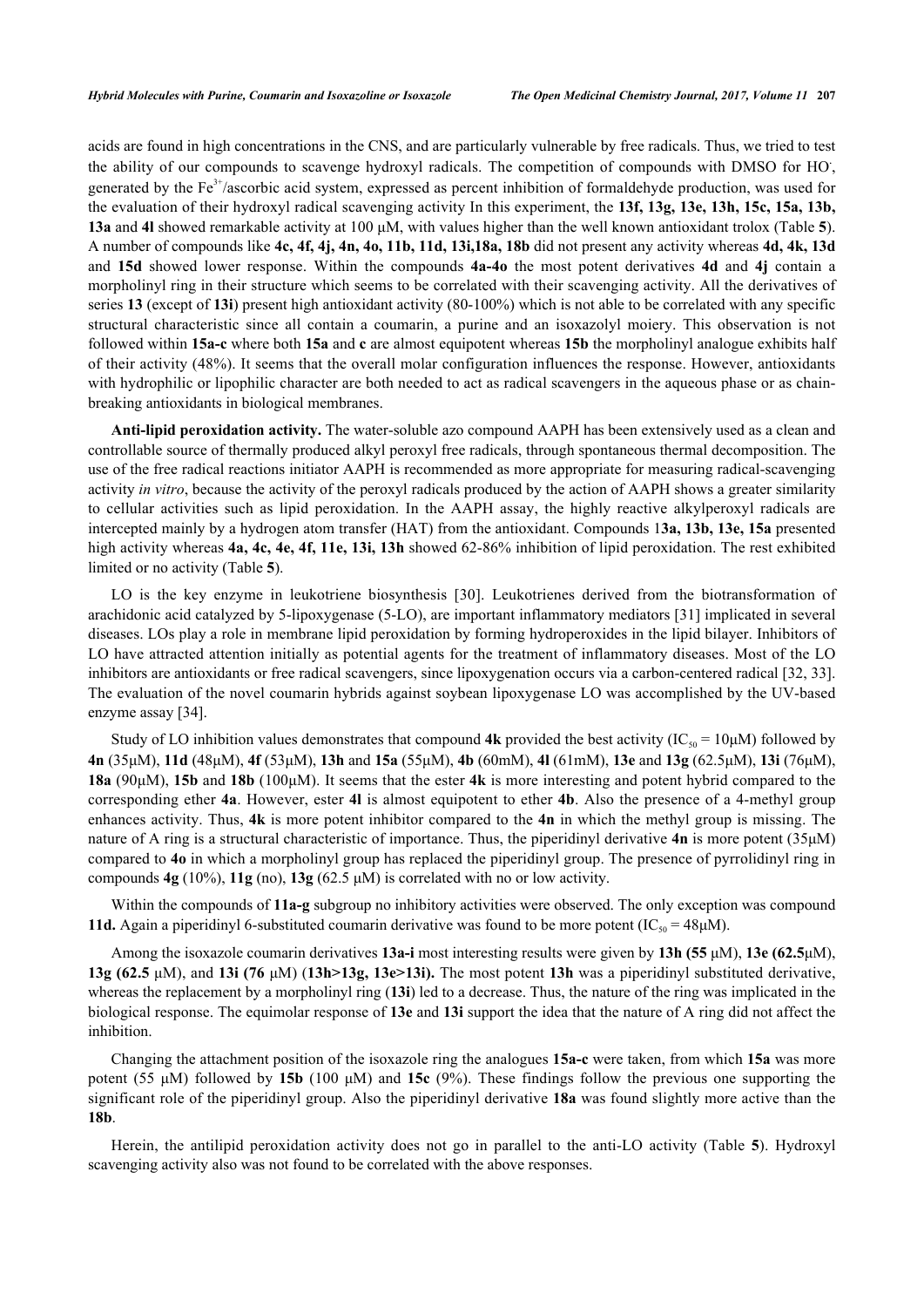Considering the interesting results shown in Table **[5](#page-10-0)** that clearly confirm the antioxidant potential of some of the new hybrid derivatives, we found interesting to test them as ChE inhibitors. Using already described protocols for the determination of the AChE [[35](#page-15-1)] inhibition we obtained the  $IC_{50}$  $IC_{50}$  $IC_{50}$  values shown in Table 5. In Table 5 are only given the  $IC_{50}$  values for AChE inhibition of the more active compounds as well as the % inhibition for BChE. For comparative purposes some reference molecules have been incorporated.

Regarding the AChE inhibition (Table **[5](#page-10-0)**), hybrids **4f>13e>4b>13b>13i>11b>11e>4i** showed significant eeAChE inhibition activity and they all are ethers of coumarin. The 4-, 6, or 7- position of attachment does not influence the result. For esBChE, most of the hybrids were poor inhibitors, with the exception of **13e**, one of the two most potent AChE inhibitors (**4f** and **13e**). All tested hybrids were less potent compared to the reference compound galantamine, but they retain fair AChE inhibitory activities in the low micromolar range.

For the MAO-A and B inhibition, we choose a subgroup consisted of the active anti-AChE compounds (Table **[6](#page-12-0)**). Only compound 11b showed an interesting inhibition activity  $IC_{50} = 9.5 \mu M$  against MAO-B acting as a selective agent. All the others present low (%) or not any activity at 10 μΜ. Hybrid **11b** showed very lower inhibitory potency compared with the reference clorgyline, a well-established MAO-A selective inhibitor used in the treatment of depression. Indeed, the interesting MAO-B selectivity can be considered a good starting point for a structure-based refinement, in view of the potential of MAO-B selective inhibitors as neuroprotective agents in the therapy of neurodegenerative diseases[[36\]](#page-15-3).

| Compounds                                                                                                                                                                                                                                       | МАО-А (%) @ 10µМ        | MAO-B (%) @ $10\mu$ M or IC <sub>50</sub> $\mu$ M |
|-------------------------------------------------------------------------------------------------------------------------------------------------------------------------------------------------------------------------------------------------|-------------------------|---------------------------------------------------|
| 4 <sub>b</sub>                                                                                                                                                                                                                                  | no                      | 24                                                |
| 4f                                                                                                                                                                                                                                              | no                      | no                                                |
| 4i                                                                                                                                                                                                                                              | 25                      | no                                                |
| 11 <sub>b</sub>                                                                                                                                                                                                                                 | 15                      | $IC_{50} = 9.5 \mu M$                             |
| 11e                                                                                                                                                                                                                                             | no                      | 9                                                 |
| 11f                                                                                                                                                                                                                                             | 16                      | 8                                                 |
| 13a                                                                                                                                                                                                                                             | 47                      | 33                                                |
| 13 <sub>b</sub>                                                                                                                                                                                                                                 | 12                      | no                                                |
| 13e                                                                                                                                                                                                                                             | 18                      | 15                                                |
| 13i                                                                                                                                                                                                                                             | 6                       | 9                                                 |
| Clorgyline<br>$\mathbf{r}$ , and a set of the set of the set of the set of the set of the set of the set of the set of the set of the set of the set of the set of the set of the set of the set of the set of the set of the set of the set of | $IC_{50} = 2.4$ nM<br>. | $IC_{50} = 2.4 \mu M$                             |

<span id="page-12-0"></span>**Table 6.** *In vitro* **Inhibitory activity (%) on MAO-A and on MAO-B (%).**

No: no activity under the reported conditions

Considering the MAO inhibition data, we conclude that hybrid **11b** is a moderate, but selective inhibitor. Hybrids **4b, 4f, 4i, 11b, 11e, 13b, 13i** are potent and selective inhibitors for AChE, whereas **13e** is a dual AChE and BChE inhibitor.

## **CONCLUSION**

In summary, the observed antioxidant activity of the majority of the examined hybrids, allows us to propose them as templates in the design of compounds useful in treating of AD that involves reactive oxygen species (ROS). Eleven out of twenty one derivatives are potent hydroxyl radical scavengers and significant number of them inhibit *in vitro* lipid peroxidation. Compounds **4k** and **4n** present higher LO inhibitory activity among the tested derivatives. It should to be noticed that compound **13e** presents an antioxidant significant profile combining anti-LO, anti-AChE and anti-MAO-B activities. These results support the idea of a new lead compound. Overall the presented results would be possible to lead to a new multifunctional group of compounds.

## **ETHICS APPROVAL AND CONSENT TO PARTICIPATE**

Not applicable.

## **HUMAN AND ANIMAL RIGHTS**

No Animals/Humans were used for studies that are base of this research.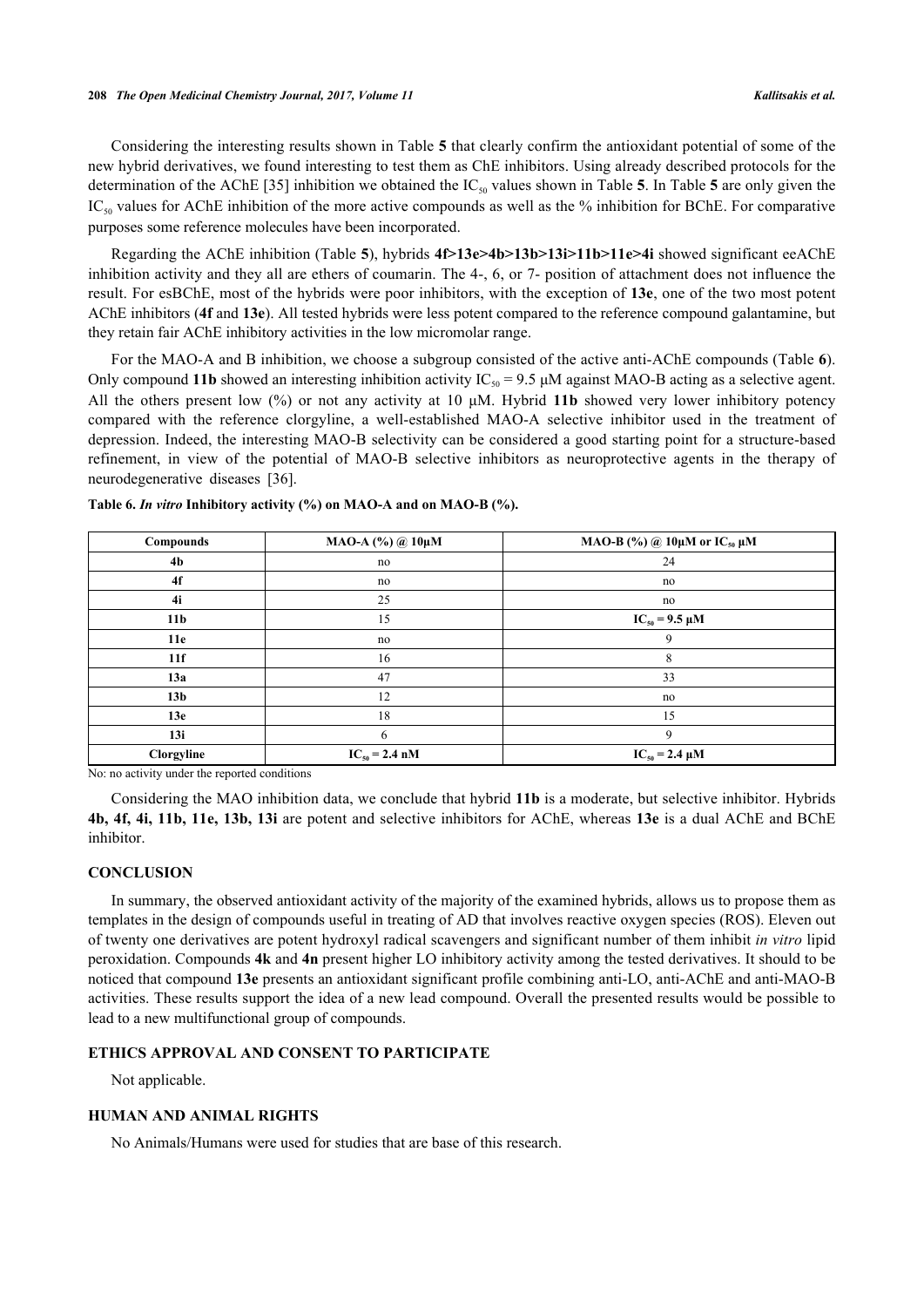## **CONSENT FOR PUBLICATION**

Not applicable.

## **CONFLICT OF INTEREST**

The authors declare no conflict of interest, financial or otherwise.

#### **ACKNOWLEDGEMENTS**

The authors gratefully acknowledge Dr. A. Leo and Biobyte Corp. 201 West 4th Street, Suite 204, Claremont, CA 91711, USA for free access to the C-QSAR program.

# **SUPPORTIVE/SUPPLEMENTARY MATERIAL**

The experimental data for all compounds are involved.

#### **SUPPLEMENTARY MATERIAL**

Supplementary material is available on the publishers Web site along with the published article.

## **REFERENCES**

- <span id="page-13-0"></span>[1] De Clercq, E. Highlights in the discovery of antiviral drugs: A personal retrospective. *J. Med. Chem.,* **2010**, *53*(4), 1438-1450. [\[http://dx.doi.org/10.1021/jm900932g](http://dx.doi.org/10.1021/jm900932g)] [PMID: [19860424\]](http://www.ncbi.nlm.nih.gov/pubmed/19860424)
- <span id="page-13-1"></span>[2] Herdewijn, P. *Modified nucleosides in Biochemistry, Biotechnology and Medicine*; Wiley-VCH: Weinheim, Germany, **2008**. [\[http://dx.doi.org/10.1002/9783527623112\]](http://dx.doi.org/10.1002/9783527623112)
- <span id="page-13-2"></span>[3] Fylaktakidou, K.C.; Hadjipavlou-Litina, D.J.; Litinas, K.E.; Nicolaides, D.N. Natural and synthetic coumarin derivatives with antiinflammatory/ antioxidant activities. *Curr. Pharm. Des.,* **2004**, *10*(30), 3813-3833. [\[http://dx.doi.org/10.2174/1381612043382710\]](http://dx.doi.org/10.2174/1381612043382710) [PMID: [15579073](http://www.ncbi.nlm.nih.gov/pubmed/15579073)]
- [4] Borges, F.; Roleira, F.; Milhazes, N.; Santana, L.; Uriarte, E. Simple coumarins and analogues in medicinal chemistry: occurrence, synthesis and biological activity. *Curr. Med. Chem.,* **2005**, *12*(8), 887-916. [\[http://dx.doi.org/10.2174/0929867053507315\]](http://dx.doi.org/10.2174/0929867053507315) [PMID: [15853704](http://www.ncbi.nlm.nih.gov/pubmed/15853704)]
- <span id="page-13-3"></span>[5] Lacy, A.; O'Kennedy, R. Studies on coumarins and coumarin-related compounds to determine their therapeutic role in the treatment of cancer. *Curr. Pharm. Des.,* **2004**, *10*(30), 3797-3811. [\[http://dx.doi.org/10.2174/1381612043382693\]](http://dx.doi.org/10.2174/1381612043382693) [PMID: [15579072](http://www.ncbi.nlm.nih.gov/pubmed/15579072)]
- <span id="page-13-4"></span>[6] Kumar, K.A.; Govindaraju, M.; Renuka, N.; Kumar, G.V. Isoxazolines: An insight to their synthesis and diverse applications. *J. Chem. Pharm. Res.,* **2015**, *7*, 250-257.
- <span id="page-13-5"></span>[7] Pinho e Melo, T.M. Recent advances on the synthesis and reactivity of isoxazoles. *Curr. Org. Chem.,* **2005**, *9*, 925-958. [\[http://dx.doi.org/10.2174/1385272054368420\]](http://dx.doi.org/10.2174/1385272054368420)
- <span id="page-13-6"></span>[8] Evers, M.M.; Toonen, L.J.; van Roon-Mom, W.M. Antisense oligonucleotides in therapy for neurodegenerative disorders. *Adv. Drug Deliv. Rev.,* **2015**, *87*, 90-103. [\[http://dx.doi.org/10.1016/j.addr.2015.03.008](http://dx.doi.org/10.1016/j.addr.2015.03.008)] [PMID: [25797014\]](http://www.ncbi.nlm.nih.gov/pubmed/25797014)
- <span id="page-13-7"></span>[9] Anand, P.; Singh, B.; Singh, N. A review on coumarins as acetylcholinesterase inhibitors for Alzheimer's disease. *Bioorg. Med. Chem.,* **2012**, *20*(3), 1175-1180. [\[http://dx.doi.org/10.1016/j.bmc.2011.12.042\]](http://dx.doi.org/10.1016/j.bmc.2011.12.042) [PMID: [22257528](http://www.ncbi.nlm.nih.gov/pubmed/22257528)]
- <span id="page-13-8"></span>[10] Brühlmann, C.; Ooms, F.; Carrupt, P-A.; Testa, B.; Catto, M.; Leonetti, F.; Altomare, C.; Carotti, A. Coumarins derivatives as dual inhibitors of acetylcholinesterase and monoamine oxidase. *J. Med. Chem.,* **2001**, *44*(19), 3195-3198. [\[http://dx.doi.org/10.1021/jm010894d](http://dx.doi.org/10.1021/jm010894d)] [PMID: [11543689\]](http://www.ncbi.nlm.nih.gov/pubmed/11543689)
- <span id="page-13-9"></span>[11] Kallitsakis, M.G.; Yañez, M.; Soriano, E.; Marco-Contelles, J.; Hadjipavlou-Litina, D.J.; Litinas, K.E. Purine homo*-N*-nucleoside+coumarin hybrids as pleiotropic agents for the potential treatment of Alzheimer's disease. *Future Med. Chem.,* **2015**, *7*(2), 103-110. [\[http://dx.doi.org/10.4155/fmc.14.158](http://dx.doi.org/10.4155/fmc.14.158)] [PMID: [25686000\]](http://www.ncbi.nlm.nih.gov/pubmed/25686000)
- <span id="page-13-13"></span>[12] Kallitsakis, M.G.; Hadjipavlou-Litina, D.J.; Litinas, K.E. Synthesis of purine homo-*N*-nucleosides modified with coumarins as free radicals scavengers. *J. Enzyme Inhib. Med. Chem.,* **2013**, *28*(4), 765-775. [\[http://dx.doi.org/10.3109/14756366.2012.684050\]](http://dx.doi.org/10.3109/14756366.2012.684050) [PMID: [22591318](http://www.ncbi.nlm.nih.gov/pubmed/22591318)]
- <span id="page-13-10"></span>[13] Kallitsakis, M.G.; Hadjipavlou-Litina, D.J.; Peperidou, A.; Litinas, K.E. Synthesis of 4-hydroxy -3-[(E)-2-(6-substituted-9H-purin-9 yl)vinyl]coumarins as lipoxygenase inhibitors. *Tetrahedron Lett.,* **2014**, *55*, 650-653. [\[http://dx.doi.org/10.1016/j.tetlet.2013.11.102](http://dx.doi.org/10.1016/j.tetlet.2013.11.102)]
- <span id="page-13-11"></span>[14] Balabani, A.; Hadjipavlou-Litina, D.J.; Litinas, K.E.; Mainou, M.; Tsironi, C-C.; Vronteli, A. Synthesis and biological evaluation of (2,5 dihydro-1*H*-pyrrol-1-yl)-2*H-*chromen-2-ones as free radical scavengers. *Eur. J. Med. Chem.,* **2011**, *46*(12), 5894-5901. [\[http://dx.doi.org/10.1016/j.ejmech.2011.09.053](http://dx.doi.org/10.1016/j.ejmech.2011.09.053)] [PMID: [22000208\]](http://www.ncbi.nlm.nih.gov/pubmed/22000208)
- <span id="page-13-12"></span>[15] Symeonidis, T.; Fylaktakidou, K.C.; Hadjipavlou-Litina, D.J.; Litinas, K.E. Synthesis and anti-inflammatory evaluation of novel angularly or linearly fused coumarins. *Eur. J. Med. Chem.,* **2009**, *44*(12), 5012-5017.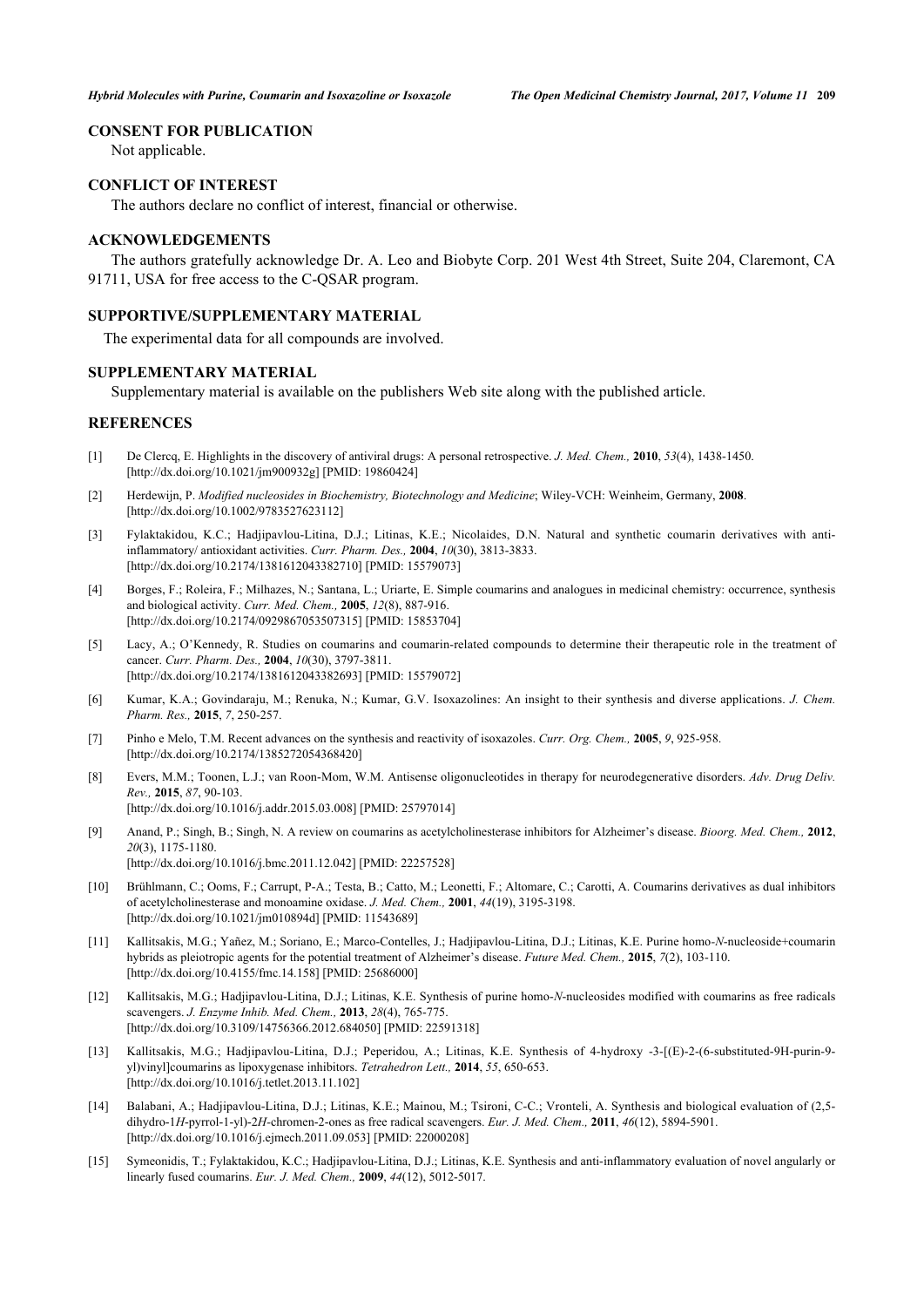[\[http://dx.doi.org/10.1016/j.ejmech.2009.09.004](http://dx.doi.org/10.1016/j.ejmech.2009.09.004)] [PMID: [19781823\]](http://www.ncbi.nlm.nih.gov/pubmed/19781823)

<span id="page-14-0"></span>[16] Thalassitis, A.; Katsori, A-M.; Dimas, K.; Hadjipavlou-Litina, D.J.; Pyleris, F.; Sakellaridis, N.; Litinas, K.E. Synthesis and biological evaluation of modified purine homo-*N*-nucleosides containing pyrazole or 2-pyrazoline moiety. *J. Enzyme Inhib. Med. Chem.,* **2014**, *29*(1), 109-117.

[\[http://dx.doi.org/10.3109/14756366.2012.755623\]](http://dx.doi.org/10.3109/14756366.2012.755623) [PMID: [23339428](http://www.ncbi.nlm.nih.gov/pubmed/23339428)]

- <span id="page-14-1"></span>[17] Litinas, K.E.; Thalassitis, A. Synthesis of fused dihydropyrido[e]purines via ring closing metathe- *sis. Tetrahedron Lett.,* **2010**, *51*, 6451-6453. [\[http://dx.doi.org/10.1016/j.tetlet.2010.10.008](http://dx.doi.org/10.1016/j.tetlet.2010.10.008)]
- <span id="page-14-2"></span>[18] Balalas, T.; Peperidou, C.; Hadjipavlou-Litina, D.J.; Litinas, K.E. Phenyliodine (III) Bis(trifluoroacetate) mediated synthesis of 6 piperidinylpurine homo-*N*-nucleosides modified with isoxazolines or isoxazoles. *Synthesis,* **2016**, *48*, 281-292.
- <span id="page-14-3"></span>[19] Litinas, K.E.; Mangos, A.; Nikkou, T.E.; Hadjipavlou-Litina, D.J. Synthesis and biological evaluation of fused oxepinocoumarins as free radicals scavengers. *J. Enzyme Inhib. Med. Chem.,* **2011**, *26*(6), 805-812. [\[http://dx.doi.org/10.3109/14756366.2011.555944\]](http://dx.doi.org/10.3109/14756366.2011.555944) [PMID: [21381887](http://www.ncbi.nlm.nih.gov/pubmed/21381887)]
- <span id="page-14-4"></span>[20] Kumar, R.J.; Krupadanam, G.L.; Srimannarayana, G. A new approach to the synthesis of 2-methyl-4*H*-furo[3,2-*c*][1]benzopyran-4-ones and 2*H*,5*H*-pyrano[3,2-*c*][1]benzopyran-5-ones. *Synthesis,* **1990**, 535-538. [\[http://dx.doi.org/10.1055/s-1990-26933](http://dx.doi.org/10.1055/s-1990-26933)]
- <span id="page-14-5"></span>[21] Esse, R.C.; Christensen, B.E.; Psoralenes, I.I. Cyclization studies of certain substituted coumarins and coumarans. *J. Org. Chem.,* **1960**, *25*, 1565-1569. [\[http://dx.doi.org/10.1021/jo01079a024\]](http://dx.doi.org/10.1021/jo01079a024)
- <span id="page-14-6"></span>[22] Jerris, P.J.; Smith, A.B., III Synthesis and configurational assignment of geiparvarin: A novel antitumor agent. *J. Org. Chem.,* **1981**, *46*, 577-585. [\[http://dx.doi.org/10.1021/jo00316a018\]](http://dx.doi.org/10.1021/jo00316a018)
- <span id="page-14-7"></span>[23] Rao, C.P.; Prashant, A.; Krupadanam, G.L. The Claisen rearrangement of 6-propargyloxycoumarins - Formation of pyranocoumarins or furocoumarins and their antibacterial activity. *Indian J. Chem. Sect. B,* **1994**, *33*, 593-596.
- <span id="page-14-8"></span>[24] Naik, R.J.; Kulkarni, M.V.; Sreedhara Ranganath Pai, K.; Nayak, P.G. Click chemistry approach for bis-chromenyl triazole hybrids and their antitubercular activity. *Chem. Biol. Drug Des.,* **2012**, *80*(4), 516-523. [\[http://dx.doi.org/10.1111/j.1747-0285.2012.01441.x\]](http://dx.doi.org/10.1111/j.1747-0285.2012.01441.x) [PMID: [22737986](http://www.ncbi.nlm.nih.gov/pubmed/22737986)]
- <span id="page-14-9"></span>[25] Kodiova, I.; Kovackova, S.; Kois, P. Synthesis of coumarin–nucleoside conjugates via Huisgen, 3-dipolar cycloaddition. *Tetrahedron,* **2007**, *63*, 312-320.

[\[http://dx.doi.org/10.1016/j.tet.2006.10.075](http://dx.doi.org/10.1016/j.tet.2006.10.075)]

- <span id="page-14-10"></span>[26] Rao, C.P.; Srimannarayana, G. Claisen rearrangement of 4-propargloxycoumarins: Formation of 2*H*,5*H*-pyrano[3,2-c][1]benzopyran-5-ones. *Synth. Commun.,* **1990**, *20*, 535-540. [\[http://dx.doi.org/10.1080/00397919008244901\]](http://dx.doi.org/10.1080/00397919008244901)
- <span id="page-14-11"></span>[27] Wei, T.; Xie, M-S.; Qu, G-R.; Niu, H-Y.; Guo, H-M. A new strategy to construct acyclic nucleosides via Ag(I)-catalyzed addition of pronucleophiles to 9-allenyl-9*H*-purines. *Org. Lett.,* **2014**, *16*(3), 900-903. [\[http://dx.doi.org/10.1021/ol4036566](http://dx.doi.org/10.1021/ol4036566)] [PMID: [24437554\]](http://www.ncbi.nlm.nih.gov/pubmed/24437554)
- <span id="page-14-12"></span>[28] Wang, Y.; Huang, W. S.; Sundaramoorthi, R.; Zhu, X.; Thomas, R. M.; Shakespeare, W. C.; Dalgarno, D. C.; Sawyer, T. K. Unsaturated heterocyclic derivatives. US 8071609 B2, 2011.
- <span id="page-14-13"></span>[29] Chioua, M.; Sucunza, D.; Soriano, E.; Hadjipavlou-Litina, D.; Alcázar, A.; Ayuso, I.; Oset-Gasque, M.J.; González, M.P.; Monjas, L.; Rodríguez-Franco, M.I.; Marco-Contelles, J.; Samadi, A. Α-aryl-N-alkyl nitrones, as potential agents for stroke treatment: Synthesis, theoretical calculations, antioxidant, anti-inflammatory, neuroprotective, and brain-blood barrier permeability properties. *J. Med. Chem.,* **2012**, *55*(1), 153-168.
	- [\[http://dx.doi.org/10.1021/jm201105a\]](http://dx.doi.org/10.1021/jm201105a) [PMID: [22126405](http://www.ncbi.nlm.nih.gov/pubmed/22126405)]
- <span id="page-14-14"></span>[30] Brash, A.R. Lipoxygenases: Occurrence, functions, catalysis, and acquisition of substrate. *J. Biol. Chem.,* **1999**, *274*(34), 23679-23682. [\[http://dx.doi.org/10.1074/jbc.274.34.23679\]](http://dx.doi.org/10.1074/jbc.274.34.23679) [PMID: [10446122](http://www.ncbi.nlm.nih.gov/pubmed/10446122)]
- <span id="page-14-15"></span>[31] Kuhn, H.; Thiele, B.J. The diversity of the lipoxygenase family. Many sequence data but little information on biological significance. *FEBS Lett.,* **1999**, *449*(1), 7-11.
- [\[http://dx.doi.org/10.1016/S0014-5793\(99\)00396-8\]](http://dx.doi.org/10.1016/S0014-5793(99)00396-8) [PMID: [10225417](http://www.ncbi.nlm.nih.gov/pubmed/10225417)]
- <span id="page-14-16"></span>[32] Müller, K. 5-Lipoxygenase and 12-lipoxygenase: Attractive targets for the development of novel antipsoriatic drugs. *Arch. Pharm. (Weinheim),* **1994**, *327*(1), 3-19. [\[http://dx.doi.org/10.1002/ardp.19943270103](http://dx.doi.org/10.1002/ardp.19943270103)] [PMID: [8117187\]](http://www.ncbi.nlm.nih.gov/pubmed/8117187)
- <span id="page-14-17"></span>[33] Pontiki, E.; Hadjipavlou-Litina, D. Antioxidant and anti-inflammatory activity of aryl-acetic and hydroxamic acids as novel lipoxygenase inhibitors. *Med. Chem.,* **2006**, *2*(3), 251-264. [\[http://dx.doi.org/10.2174/157340606776930763\]](http://dx.doi.org/10.2174/157340606776930763) [PMID: [16948471](http://www.ncbi.nlm.nih.gov/pubmed/16948471)]
- <span id="page-14-18"></span>[34] Symeonidis, T.; Chamilos, M.; Hadjipavlou-Litina, D.J.; Kallitsakis, M.; Litinas, K.E. Synthesis of hydroxycoumarins and hydroxybenzo[f] or [h]coumarins as lipid peroxidation inhibitors. *Bioorg. Med. Chem. Lett.,* **2009**, *19*(4), 1139-1142. [\[http://dx.doi.org/10.1016/j.bmcl.2008.12.098](http://dx.doi.org/10.1016/j.bmcl.2008.12.098)] [PMID: [19150597\]](http://www.ncbi.nlm.nih.gov/pubmed/19150597)